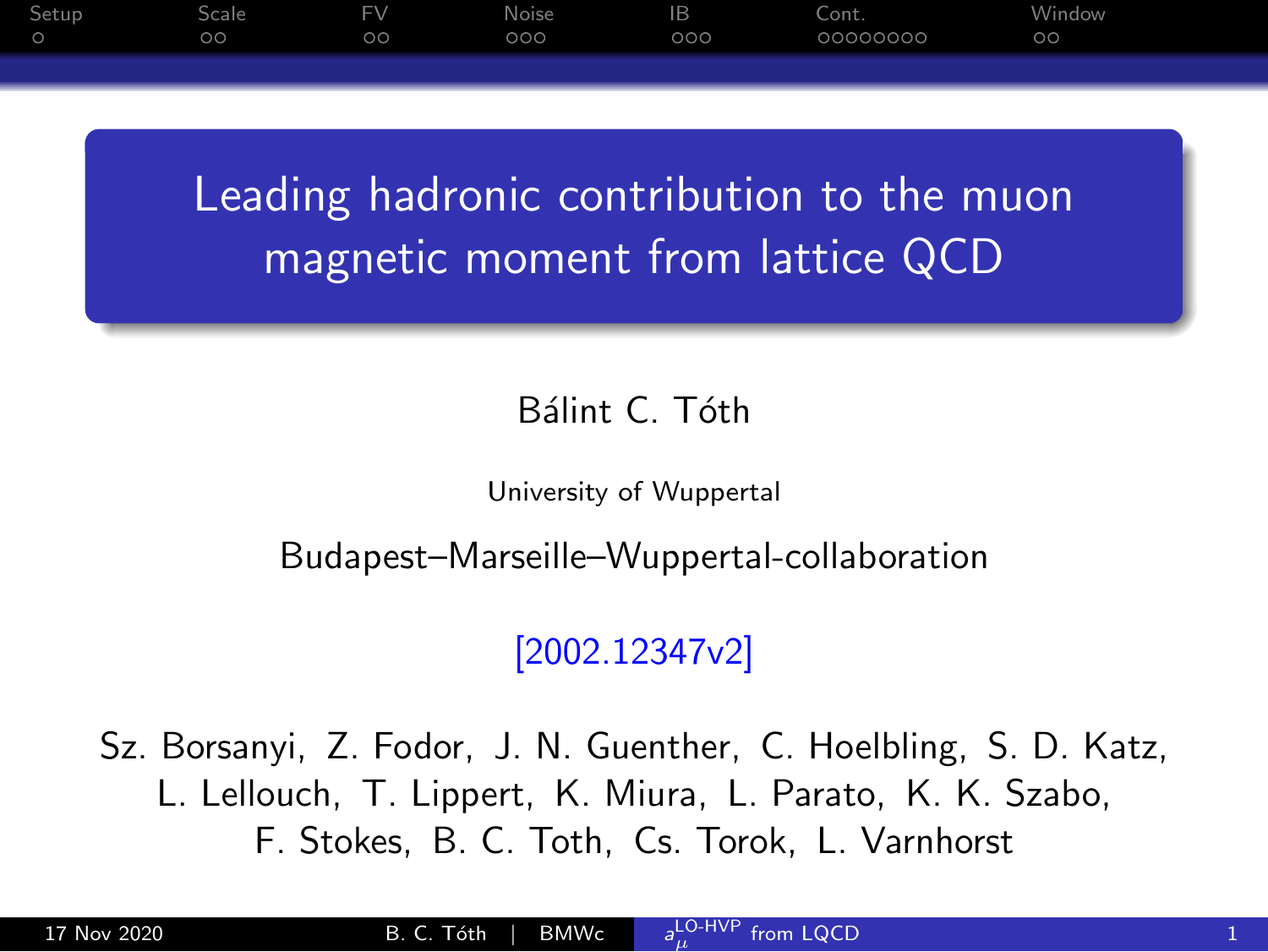| Setup <sub></sub> | <b>Scale</b> | <b>FV</b> | Noise | IΒ  | Cont.    | Window  |
|-------------------|--------------|-----------|-------|-----|----------|---------|
|                   | $\circ$      | $\circ$   | 000   | 000 | 00000000 | $\circ$ |
| Outline           |              |           |       |     |          |         |

## **•** Simulation setup

- <sup>2</sup> Improvements
- **3** Continuum limit

## <sup>4</sup> Window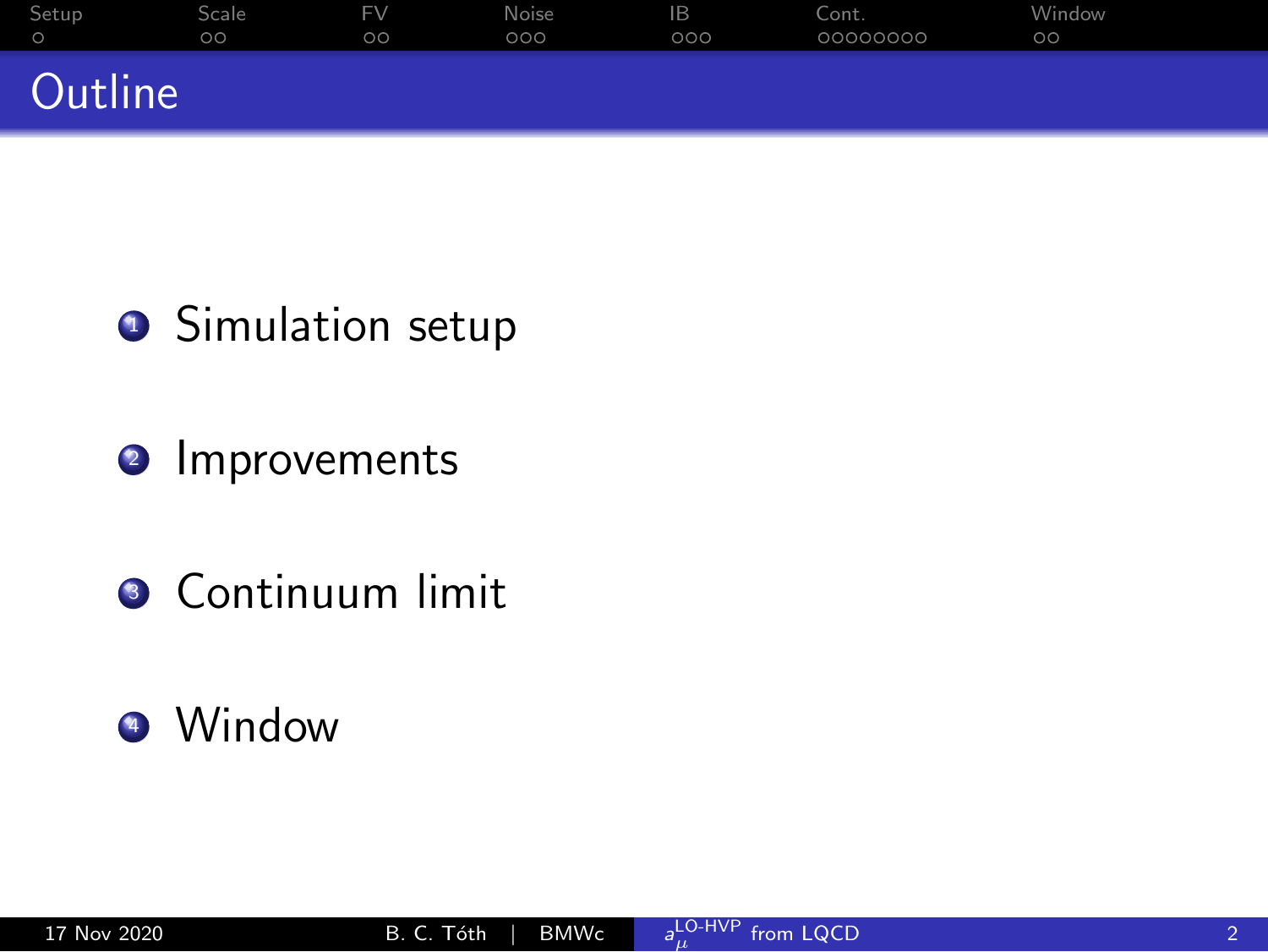<span id="page-2-0"></span>

| Setup              | Scale   | EV | Noise | IB  | Cont.    | Window  |
|--------------------|---------|----|-------|-----|----------|---------|
| - 0                | $\circ$ | ററ | 000   | 000 | 00000000 | $\circ$ |
| <b>Simulations</b> |         |    |       |     |          |         |

- **•** Tree-level Symanzyk gauge action
- $N_f = 2 + 1 + 1$  staggered fermions
- stout smearing 4 steps,  $\rho = 0.125$
- $\bullet$  L ~ 6 fm, T ~ 9 fm
- $\bullet$   $M_{\pi}$  and  $M_{K}$  are around physical point



|        | a[fm]  | $L \times \mathcal{T}$ | $\#\textsf{conf}$ |
|--------|--------|------------------------|-------------------|
| 3.7000 | 0.1315 | $48 \times 64$         | 904               |
| 3.7500 | 0.1191 | $56 \times 96$         | 2072              |
| 3.7753 | 0.1116 | $56 \times 84$         | 1907              |
| 3.8400 | 0.0952 | $64 \times 96$         | 3139              |
| 3.9200 | 0.0787 | $80 \times 128$        | 4296              |
| 4.0126 | 0.0640 | $96 \times 144$        | 6980              |

 $\bullet$ Ensembles for dynamical QED

|        | $a$ [fm] | $L \times T$    | $\#\textsf{conf}$ |
|--------|----------|-----------------|-------------------|
| 3.7000 | 0.1315   | $24 \times 48$  | 716               |
|        |          | $48 \times 64$  | 300               |
| 3.7753 | 0.1116   | $28 \times 56$  | 887               |
| 3.8400 | 0.0952   | $.32 \times 64$ | 4253              |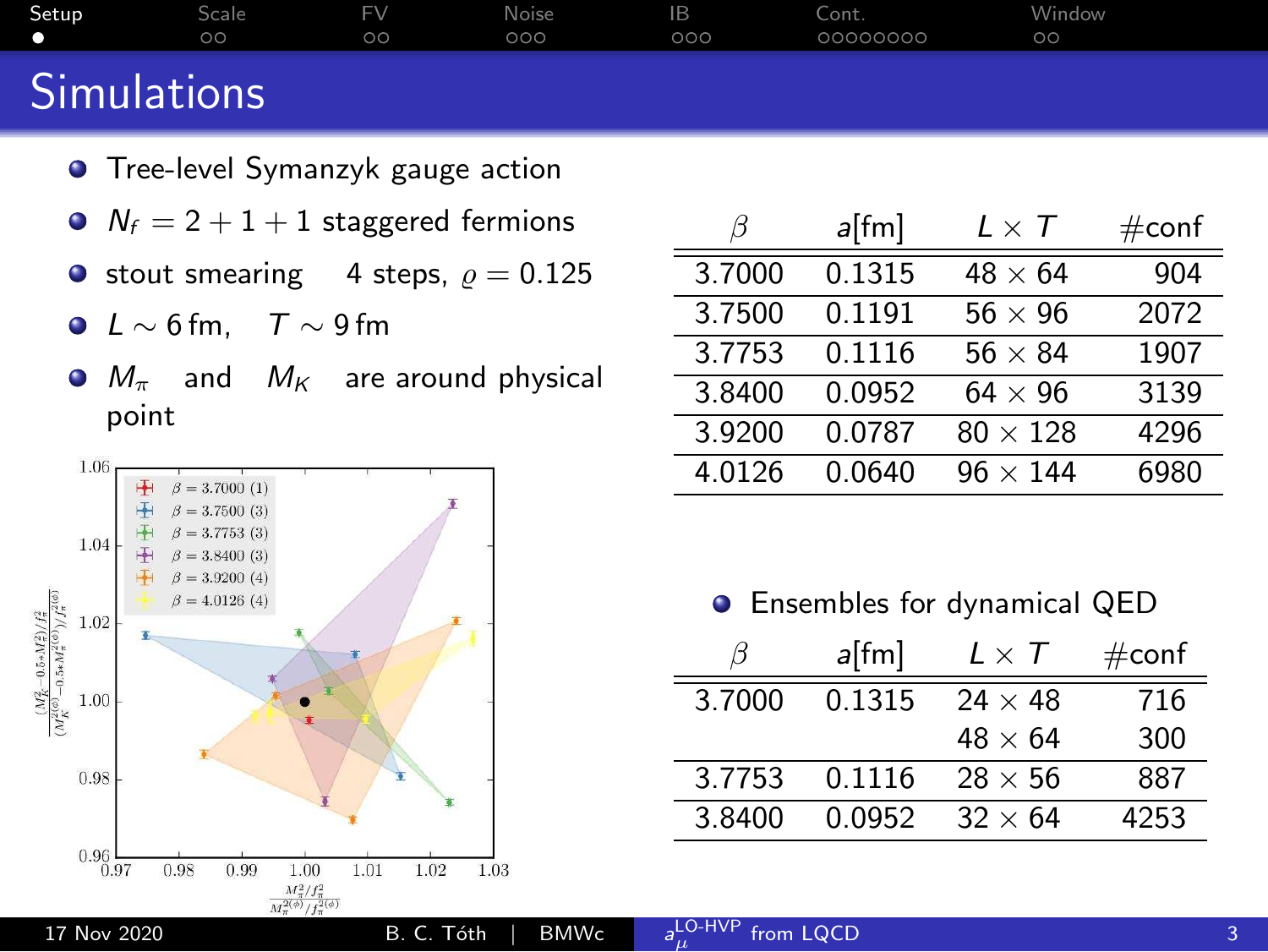|       |         |         | $\mathcal{L}^{\text{max}}_{\text{max}}$ and $\mathcal{L}^{\text{max}}_{\text{max}}$ and $\mathcal{L}^{\text{max}}_{\text{max}}$ and $\mathcal{L}^{\text{max}}_{\text{max}}$ |     |          |           |  |
|-------|---------|---------|-----------------------------------------------------------------------------------------------------------------------------------------------------------------------------|-----|----------|-----------|--|
|       | $\circ$ | $\circ$ | 000                                                                                                                                                                         | 000 | 00000000 | $\circ$ c |  |
| Setup | Scale   | EV      | Noise                                                                                                                                                                       | IB  | Cont.    | Window    |  |

### Improvements since 1711.04980

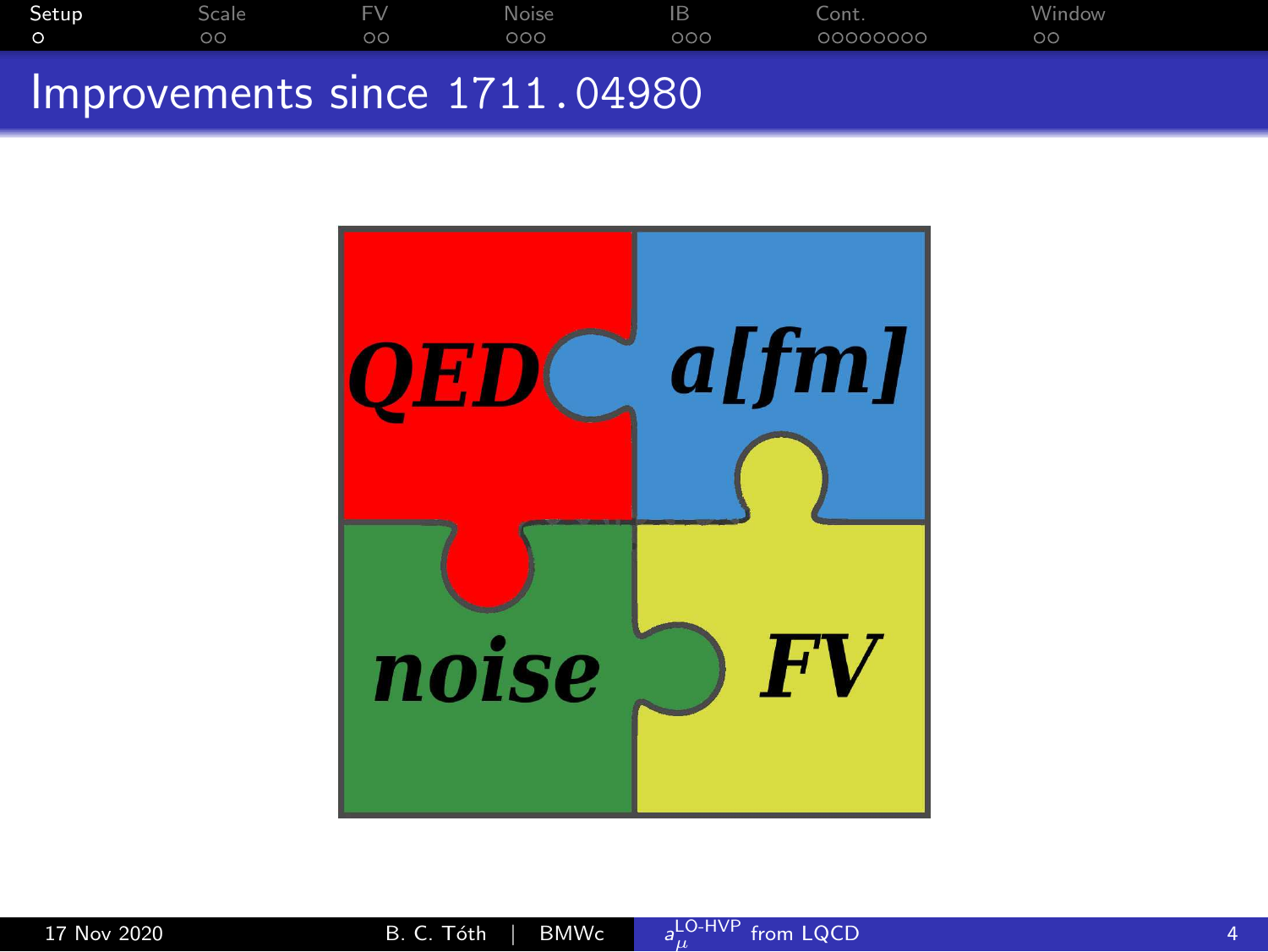<span id="page-4-0"></span>

| Setup | Scale     | <b>FV</b> | Noise | IB  | Cont.    | Window  |  |
|-------|-----------|-----------|-------|-----|----------|---------|--|
|       | $\circ$ c | $\circ$   | 000   | 000 | 00000000 | $\circ$ |  |
|       |           |           |       |     |          |         |  |

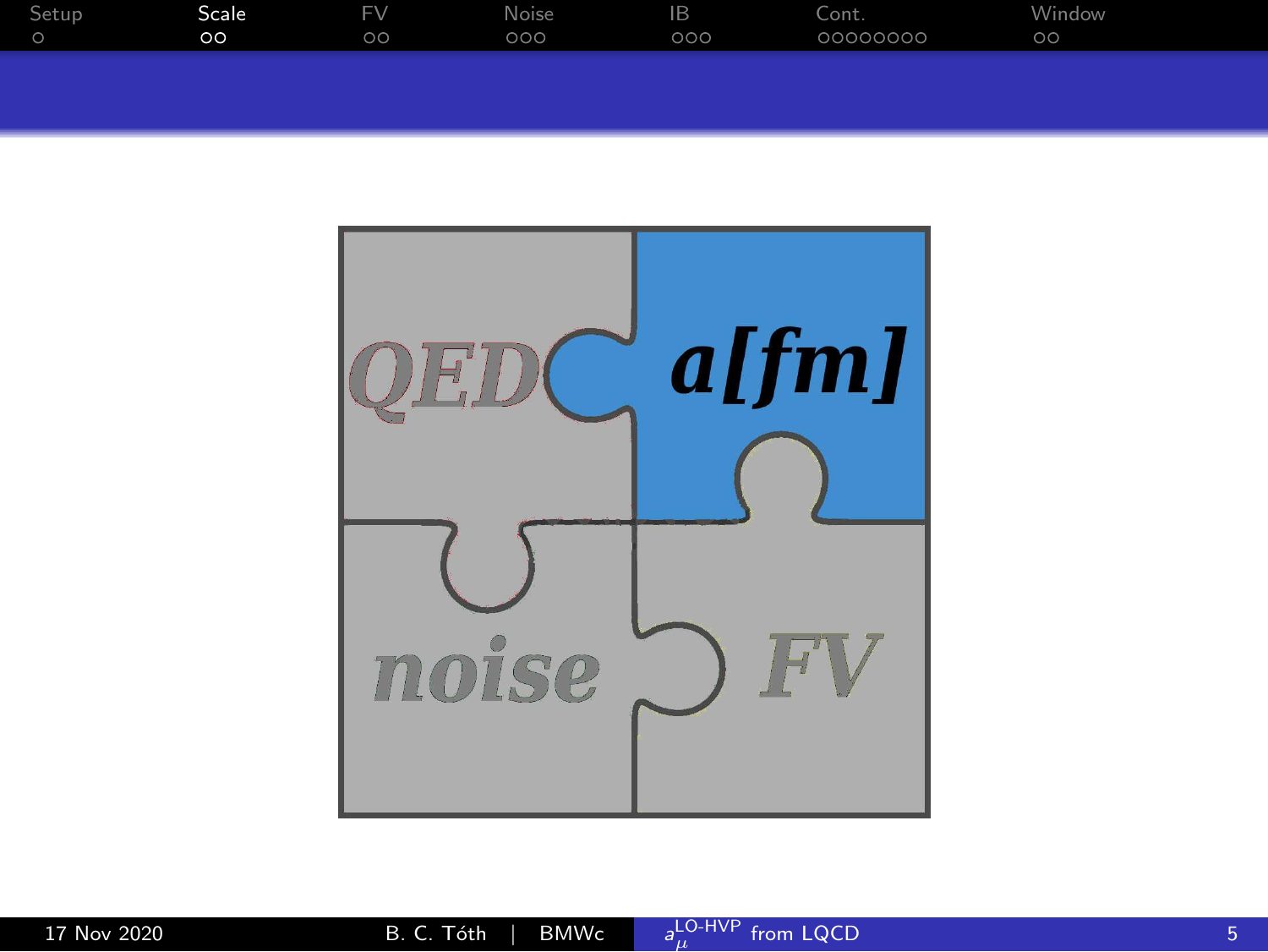|       | Coola datarmination |                              |                     |             |                   |                   |  |
|-------|---------------------|------------------------------|---------------------|-------------|-------------------|-------------------|--|
| Setup | Scale<br>$\bullet$  | <b>FV</b><br>00 <sup>o</sup> | <b>Noise</b><br>000 | - IB<br>000 | Cont.<br>00000000 | Window<br>$\circ$ |  |

### Scale determination

Scale enters into  $a_{\mu}$  determination:

- $\bullet$  physical value of  $m_{\mu}$
- **P** physical values of  $m_\pi$ ,  $m_K$

 $\longrightarrow \Delta_{\text{scale}} a_{\mu} \sim 2 \cdot \Delta(\text{scale})$ 

 $\bigcirc$  For final results:  $M_{\Omega}$  scale setting

- Experimentally well known: 1672.45(29) MeV [PDG 2018]
- $\bullet$  Moderate  $m_q$  dependence
- Can be precisely determined on the lattice

2 For separation of isospin breaking effects:  $w_0$  scale setting

- $\bullet$  Moderate  $m_q$  dependence
- Can be precisely determined on the lattice
- No experimental value
	- $\longrightarrow$  Determine value of w<sub>0</sub> from  $M_{\Omega} \cdot w_0$

 $w_0 = 0.17236(29)(63)[70]$  fm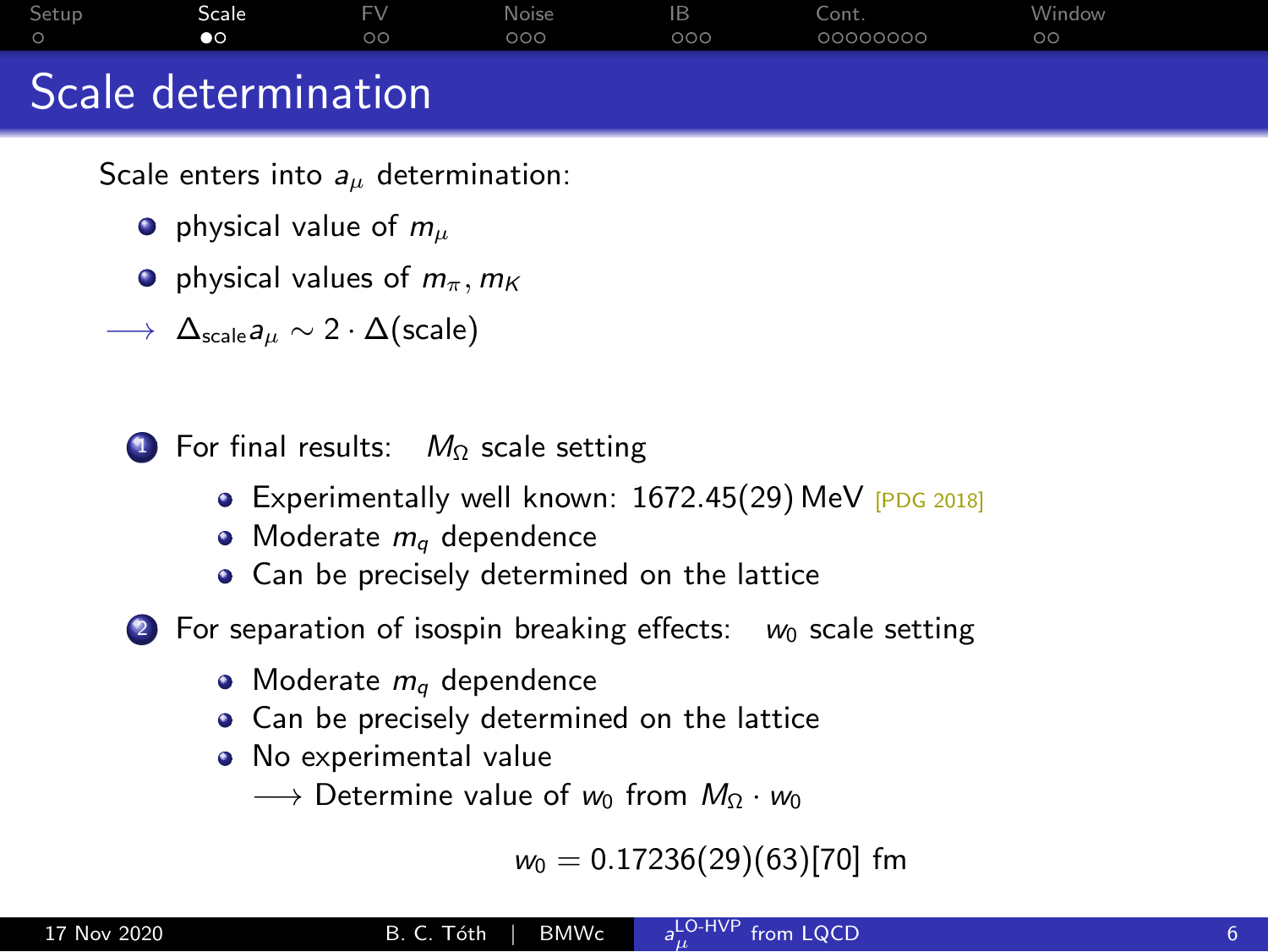

- **Staggered baryon operators [Golterman & Smit 1985] [Bailey 2007]**
- 2 fit ranges with 4-state fits
- **.** mass extraction using GEVP [Aubin & Orginos 2011] [DeTar & Lee 2015]
- include  $\mathcal{O}(e^2)$  dynamical QED effects
- $\bullet \approx 0.1\%$  precision on each ensemble

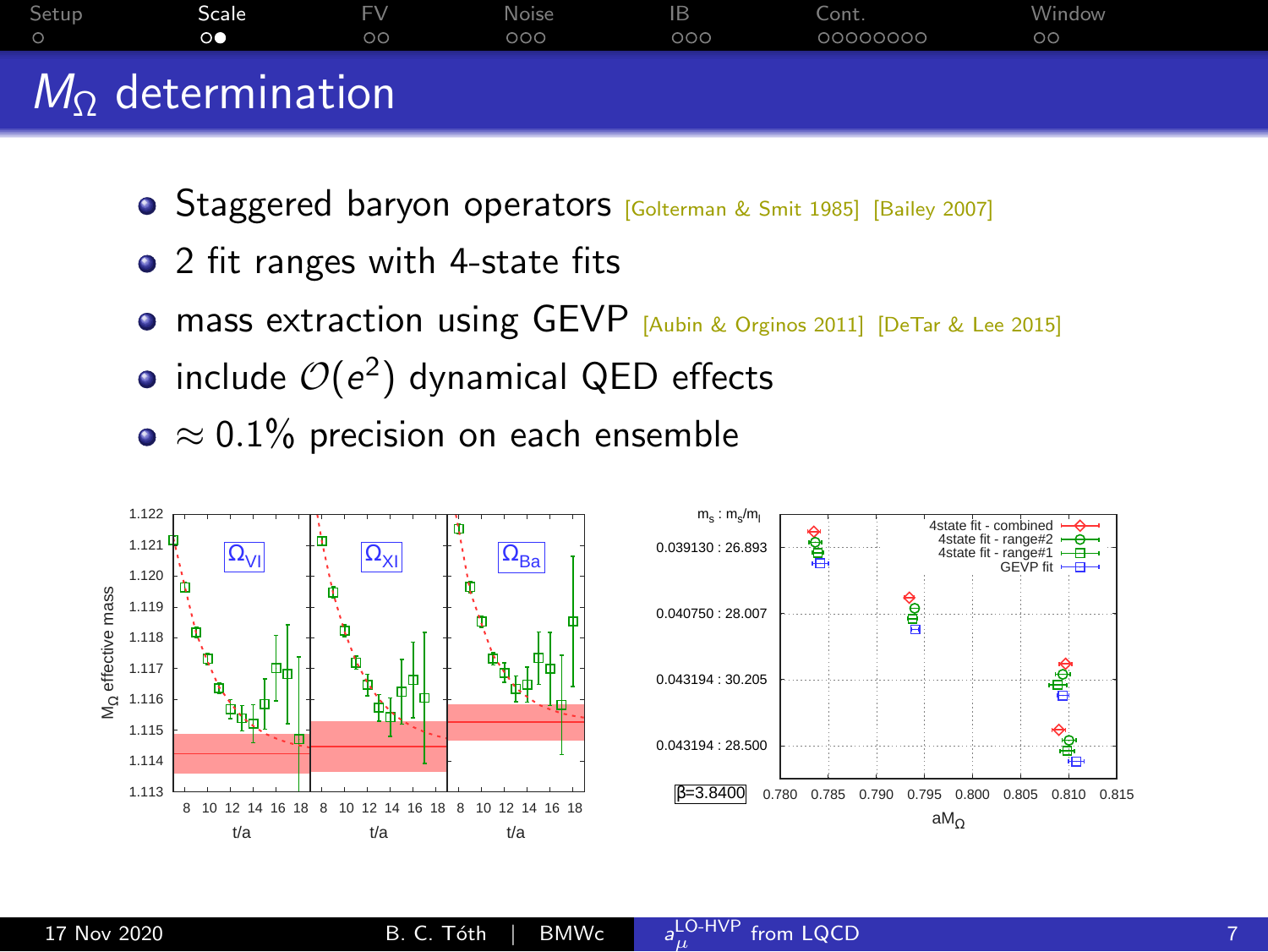<span id="page-7-0"></span>

| Setup | Scale     | <b>FV</b> | Noise | IB  | Cont.    | Window  |
|-------|-----------|-----------|-------|-----|----------|---------|
|       | <b>OO</b> | $\circ$   | .000  | 000 | 00000000 | $\circ$ |
|       |           |           |       |     |          |         |

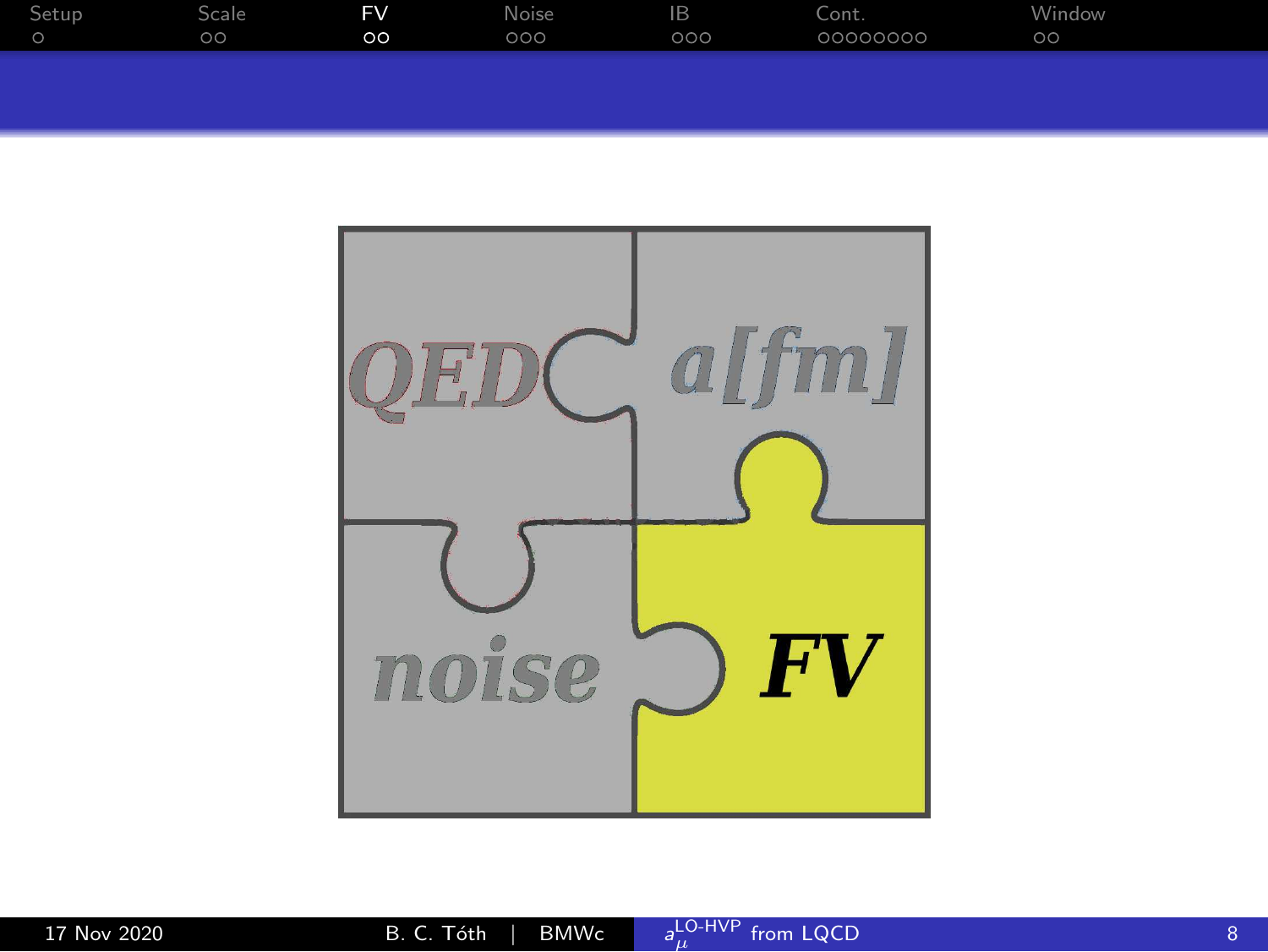| Setup       | Scale   | FV        | Noise | IB Cont. |          | - Window |
|-------------|---------|-----------|-------|----------|----------|----------|
| $\circ$     | $\circ$ | $\bullet$ | 000   | 000      | 00000000 | $\circ$  |
| FV: lattice |         |           |       |          |          |          |

#### FV correction in two steps

$$
\begin{aligned} a_\mu(\infty,\infty) - a_\mu(L_{\text{ref}},T_{\text{ref}}) & = \\ & = [a_\mu(L_{\text{big}},T_{\text{big}}) - a_\mu(L_{\text{ref}},T_{\text{ref}})]_{\text{4HEX}} + \\ & + [a_\mu(\infty,\infty) - a_\mu(L_{\text{big}},T_{\text{big}})]_{\text{NNLO}} \end{aligned}
$$

1. 
$$
a_{\mu}(L_{\text{big}}, T_{\text{big}}) - a_{\mu}(L_{\text{ref}}, T_{\text{ref}})
$$
  
Choose action with small taste splitting

4 steps of HEX smearing

DBW2 gauge action

• 
$$
\beta = 0.73
$$
,  $a = 0.112$  fm

• 
$$
M_{\pi} = 104 \text{ MeV}
$$
 and  $M_{\pi} = 121 \text{ MeV}$ 

• Interpolate to 
$$
M_{\pi} = 110 \text{ MeV}
$$

$$
\longrightarrow \quad M_{\pi,\rm HMS}^{-2} \equiv \frac{1}{16} \sum_{\alpha} M_{\pi,\alpha}^{-2} = M_{\pi^0,\rm phys}^{-2}.
$$

 $L_{\text{ref}} = 6.272 \text{ fm} \qquad T_{\text{ref}} = \frac{3}{2} L_{\text{ref}}$  $L_{\text{big}} = T_{\text{big}} = 10.752$  fm





 $a_{\mu}(L_{\text{big}}, T_{\text{big}}) - a_{\mu}(L_{\text{ref}}, T_{\text{ref}}) = 18.1(2.0)_{\text{stat}}(1.4)_{\text{cont}}$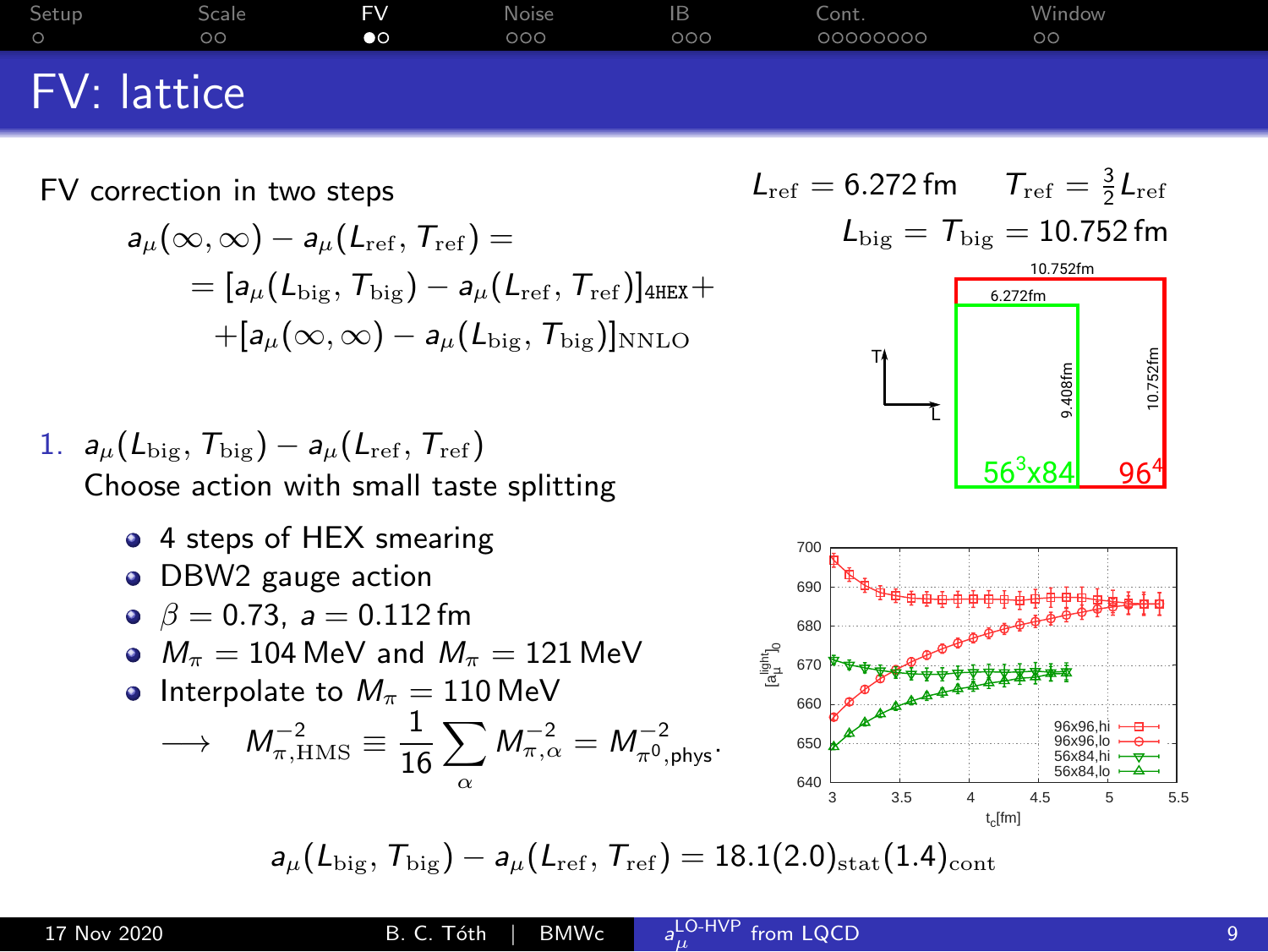| Setup             | Scale   | FV.             | - Noise | - B- | Cont.    | Window  |  |
|-------------------|---------|-----------------|---------|------|----------|---------|--|
|                   | $\circ$ | $\circ \bullet$ | 000     | 000  | 00000000 | $\circ$ |  |
| $FV:$ non-lattice |         |                 |         |      |          |         |  |

Comparison to non-lattice approaches

• NLO and NNLO Chiral perturtabion theory

[Gasser & Leutwyler 1985] [Bijnens et.al. 1999]

● MLLGS-model **bluest and the Community** [Gounaris & Sakurai 1968] [Lellouch & Lüscher 2001]

[Meyer 2011] [Francis et.al. 2013]

**O** Hansen–Patella approach **in the Cause of Contract Contract** [Hansen & Patella 2019,2020]

|                                                                                                                                  |      | NLO XPT   NNLO XPT   MLLGS |               | HP |
|----------------------------------------------------------------------------------------------------------------------------------|------|----------------------------|---------------|----|
| $a_\mu(L_{\rm big},\,{\cal T}_{\rm big}) - a_\mu(L_{\rm ref},\,{\cal T}_{\rm ref})$                                              | 11.6 | 15.7                       | 17.8          |    |
| $a_\mu(L_{\rm big},\infty)-a_\mu(L_{\rm ref},\infty)$                                                                            | 11.2 | 15.3                       | $17.4$   16.3 |    |
| $a_{\mu}(L_{\text{big}}, T_{\text{big}}) - a_{\mu}(L_{\text{ref}}, T_{\text{ref}}) = 18.1(2.0)_{\text{stat}}(1.4)_{\text{cont}}$ |      |                            |               |    |

| 2. $a_\mu(\infty,\infty) - a_\mu(L_{\text{big}}, T_{\text{big}})$               | NLO XPT | NNLO XPT |                          |
|---------------------------------------------------------------------------------|---------|----------|--------------------------|
| $\overline{a_{\mu}(\infty,\infty})-a_{\mu}(L_{\rm big},\,{\cal T}_{\rm big})$ ' |         |          | $\overline{\phantom{a}}$ |
| $\mathsf{a}_{\mu}(\infty,\infty)-\mathsf{a}_{\mu}(L_{\text{big}},\infty)$       |         |          |                          |

 $a_\mu(\infty,\infty) - a_\mu(L_{\rm ref},T_{\rm ref}) = 18.7(2.0)_{\rm stat}(1.4)_{\rm cont}(0.3)_{\rm big}(0.6)_{I=0}(0.1)_{\rm qed}[2.5]$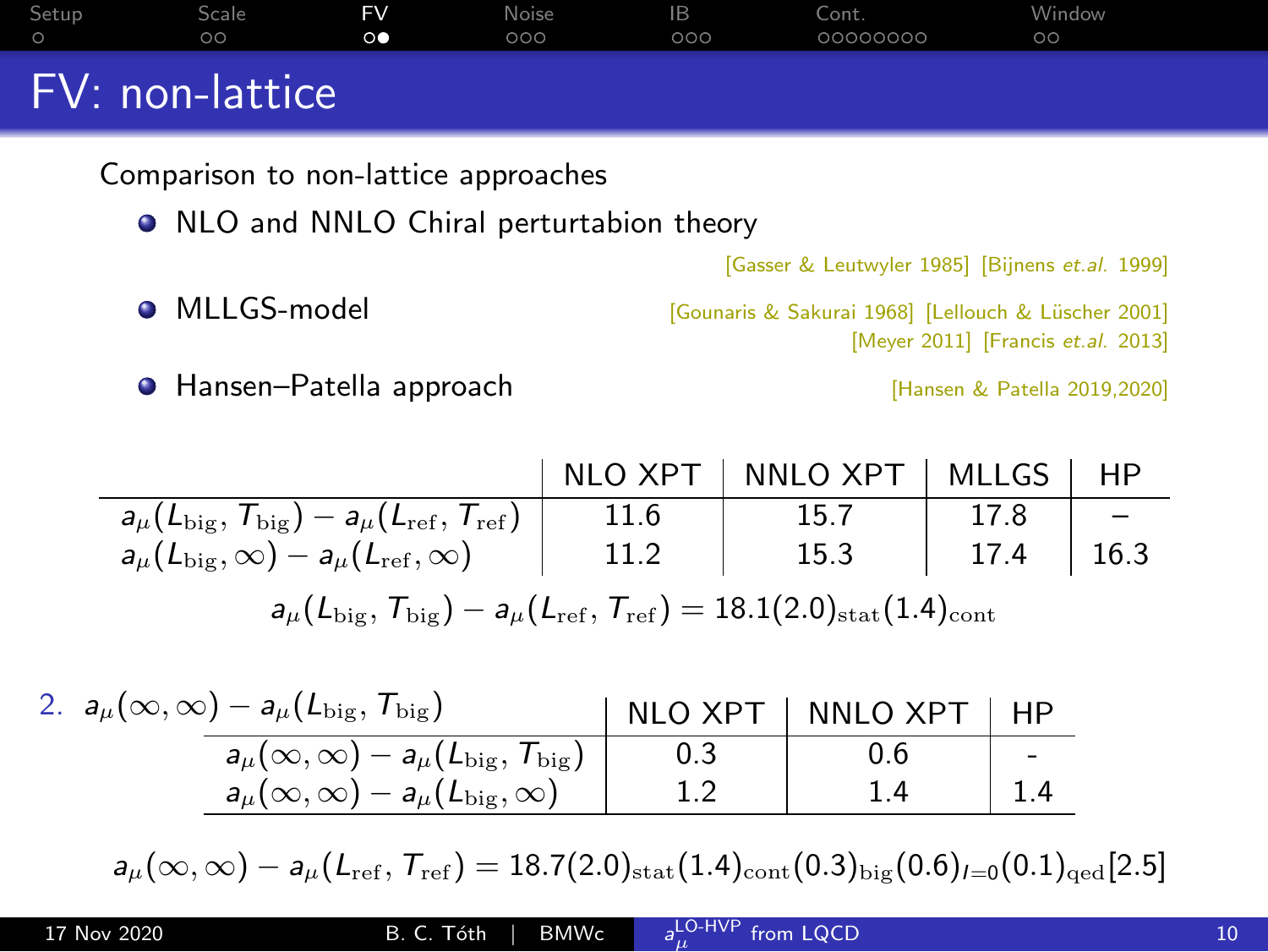<span id="page-10-0"></span>

| Setup | bcale   | <b>FV</b> | Noise | IB  | Cont.    | Window    |
|-------|---------|-----------|-------|-----|----------|-----------|
|       | $\circ$ | $\circ$   | 000   | 000 | 00000000 | $\circ$ c |
|       |         |           |       |     |          |           |

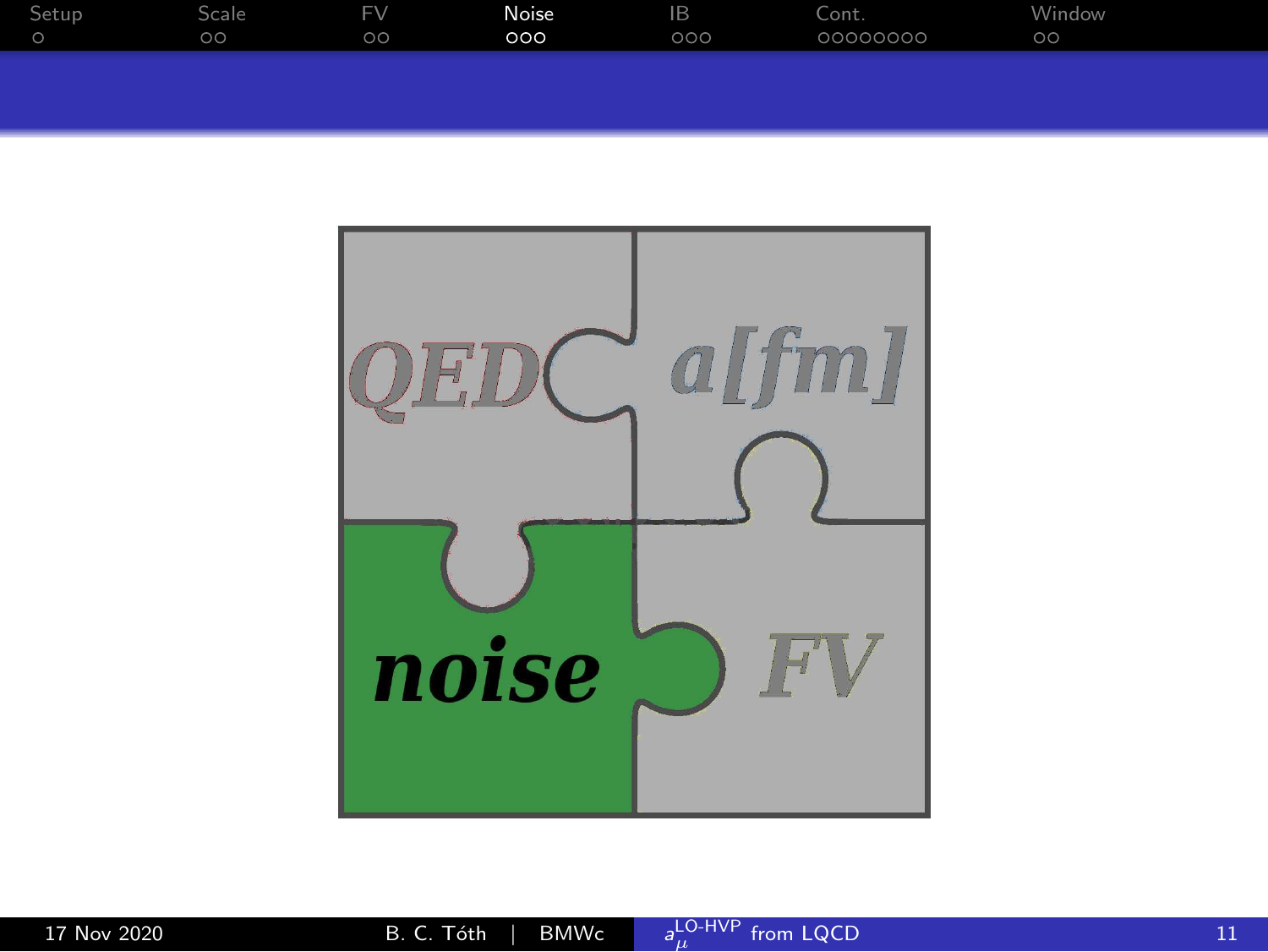[Setup](#page-2-0) [Scale](#page-4-0) [FV](#page-7-0) **[Noise](#page-10-0)** [IB](#page-14-0) [Cont.](#page-18-0) [Window](#page-27-0) Upper and lower bounds on  $\langle JJ \rangle$ 

Connected light propagator [Lehner 2016] [Borsanyi et.al. 2017]

 $t_c = 4.0$  fm

for finite-T:  $\varphi(t) = \frac{\cosh[E_{2\pi}(t-T/2)] + 1}{\cosh(E_{2\pi}T/2) - 1}$ 

 $0\leq \mathcal{G}^{\text{light}}(t)\leq \mathcal{G}^{\text{light}}(t_c) \frac{\varphi(t)}{\varphi(t)}$ 



 $\overline{\varphi(t_\mathsf{c})}$ 

Disconnected propagator  $\bullet$ 

$$
0\leq -G^{\rm disc}(t)\leq \tfrac{1}{10}G^{\rm light}(t_c)\frac{\varphi(t)}{\varphi(t_c)}+G^{\rm strange}(t)+G^{\rm charm}(t)
$$

 $t_c = 2.5$  fm

 $_{\mu}^{\text{{\small LO-HVP}} }$  [from LQCD](#page-0-0) 12 and 12 and 12 and 12 and 12 and 12 and 12 and 12 and 12 and 12 and 12 and 12 and 12 and 12 and 12 and 12 and 12 and 12 and 12 and 12 and 12 and 12 and 12 and 12 and 12 and 12 and 12 and 12 a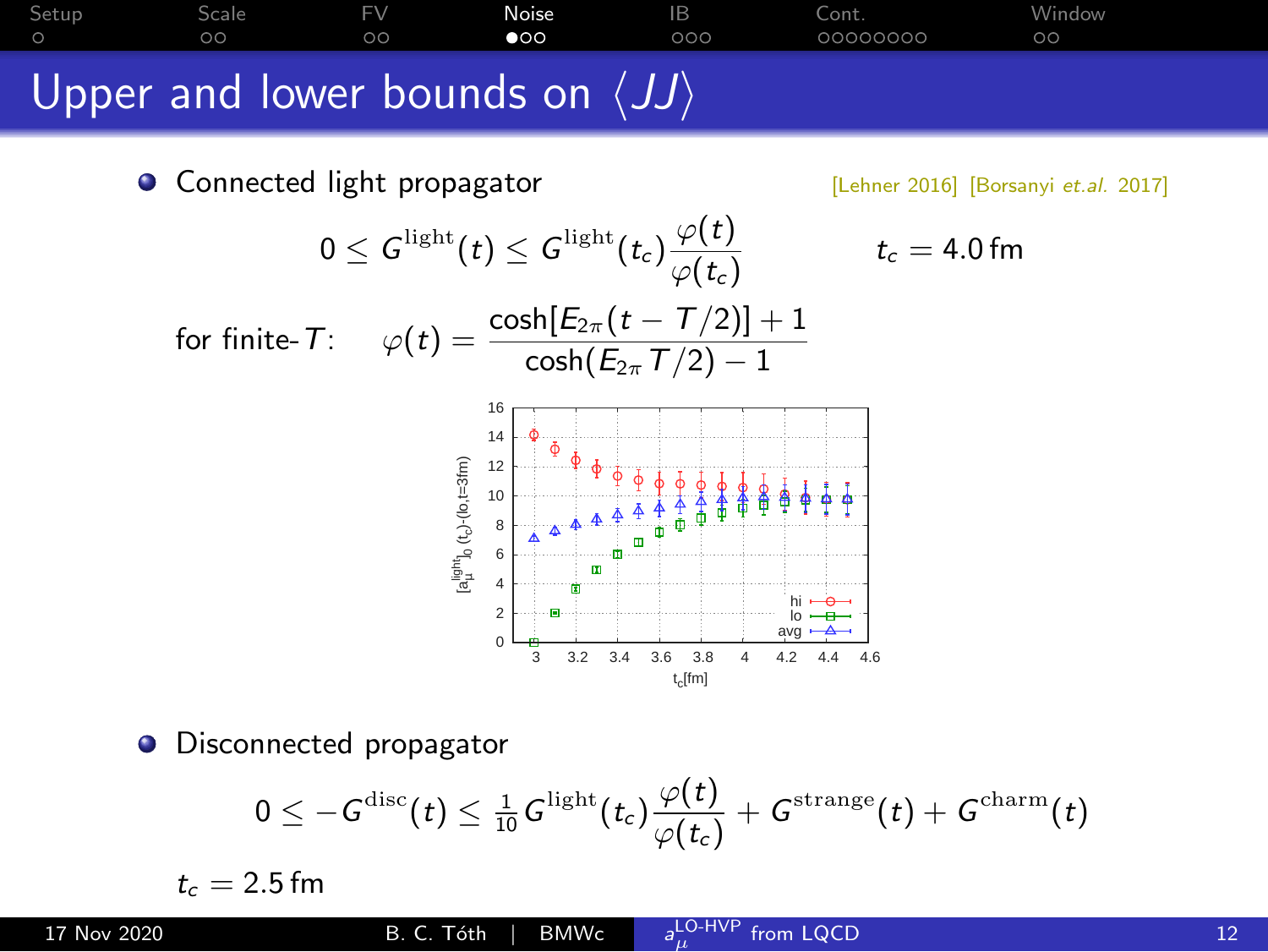[Setup](#page-2-0) [Scale](#page-4-0) [FV](#page-7-0) **[Noise](#page-10-0)** [IB](#page-14-0) [Cont.](#page-18-0) [Window](#page-27-0) Low Mode Averaging

Connected light propagator [Neff et.al. 2001] [Giusti et.al. 2004] [Li et.al. 2010] ...

$$
C(t,\bar{t}) = -\frac{1}{12L^3} \sum_{\mu=1}^{3} \text{ReTr} \Big[ S_{\mu,t} M^{-1} S_{\mu,\bar{t}} M^{-1} \Big]
$$

 $S_{u,t}$ : covariant shift in timeslice t Using lowest eigenvectors  $v_i$  and eigenvalues  $\lambda_i$ , split  $M^{-1}$ 

$$
M^{-1} = M_{e}^{-1} + M_{r}^{-1},
$$
\n
$$
M_{e}^{-1} = \sum_{i} \frac{1}{\lambda_{i}} v_{i} v_{i}^{\dagger} \quad \text{and} \quad M_{r}^{-1} = M^{-1} \left( 1 - \sum_{i} v_{i} v_{i}^{\dagger} \right),
$$
\n
$$
C_{ee} \sim \text{Tr } SM_{e}^{-1} S M_{e}^{-1} \longrightarrow \text{computed exactly}
$$
\n
$$
C_{re} \sim \text{Tr } SM_{r}^{-1} S M_{e}^{-1} \longrightarrow v_{i}^{\dagger} S M_{r}^{-1} S v_{i}
$$
\n
$$
C_{rr} \sim \text{Tr } SM_{r}^{-1} S M_{r}^{-1} \longrightarrow \xi^{\dagger} S M_{r}^{-1} S \xi \text{ with random sources } \xi
$$

 $C_{\text{re}}$  and  $C_{\text{rr}}$ : AMA/Truncated Solver method [Bali et.al. 2010] [Blum et.al. 2013]

- Stop after 400 iterations
- **O** Compute correction to high precision on every 32<sup>nd</sup> vector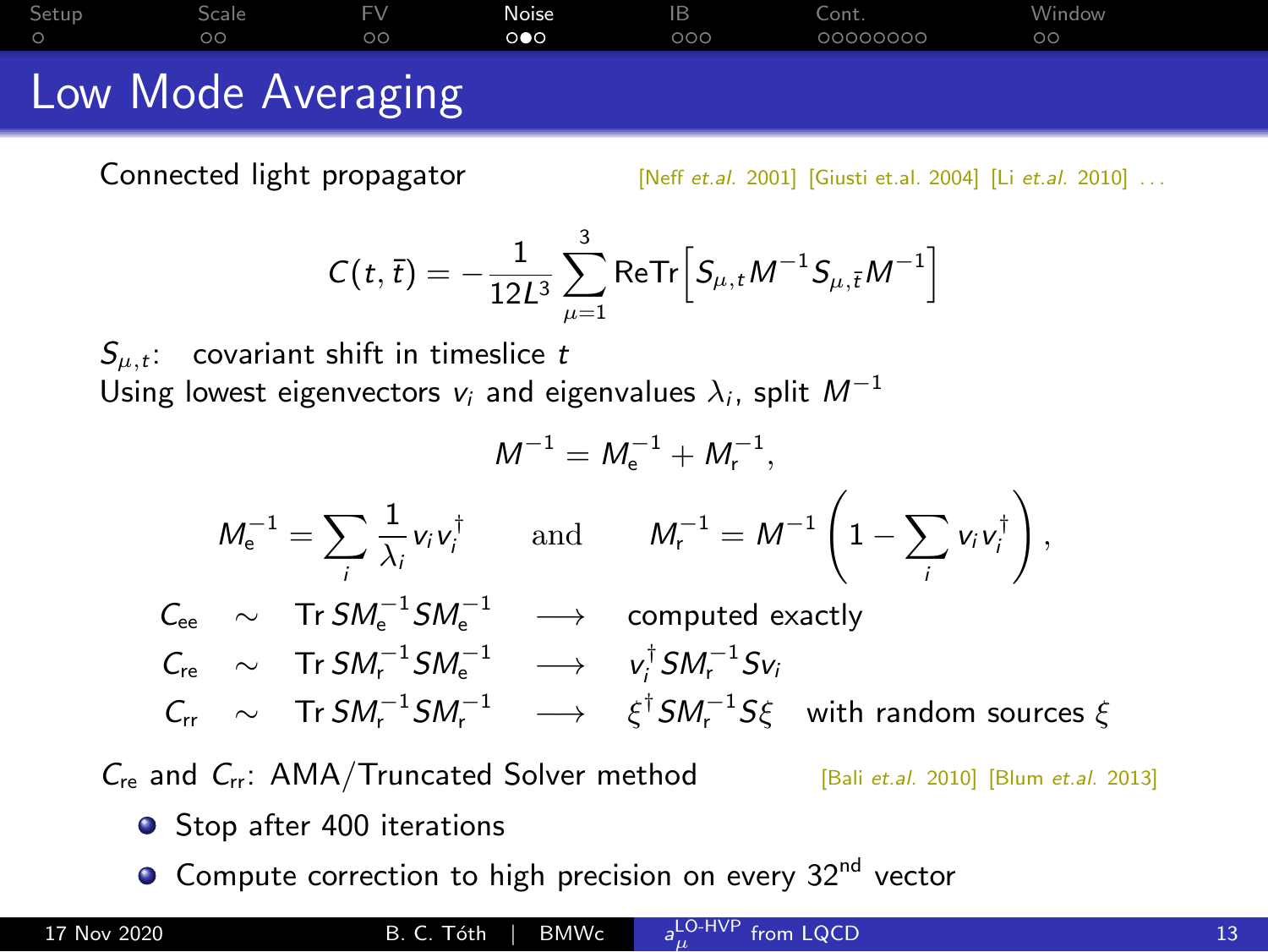







2 2.5 3 3.5 4

t<sub>c</sub>[fm]



bounding  $t_c$ : 3 fm  $\rightarrow$  4 fm  $\bullet$ 

 $L = 11$  fm  $\approx 6000$  eigenvectors

 520 540 560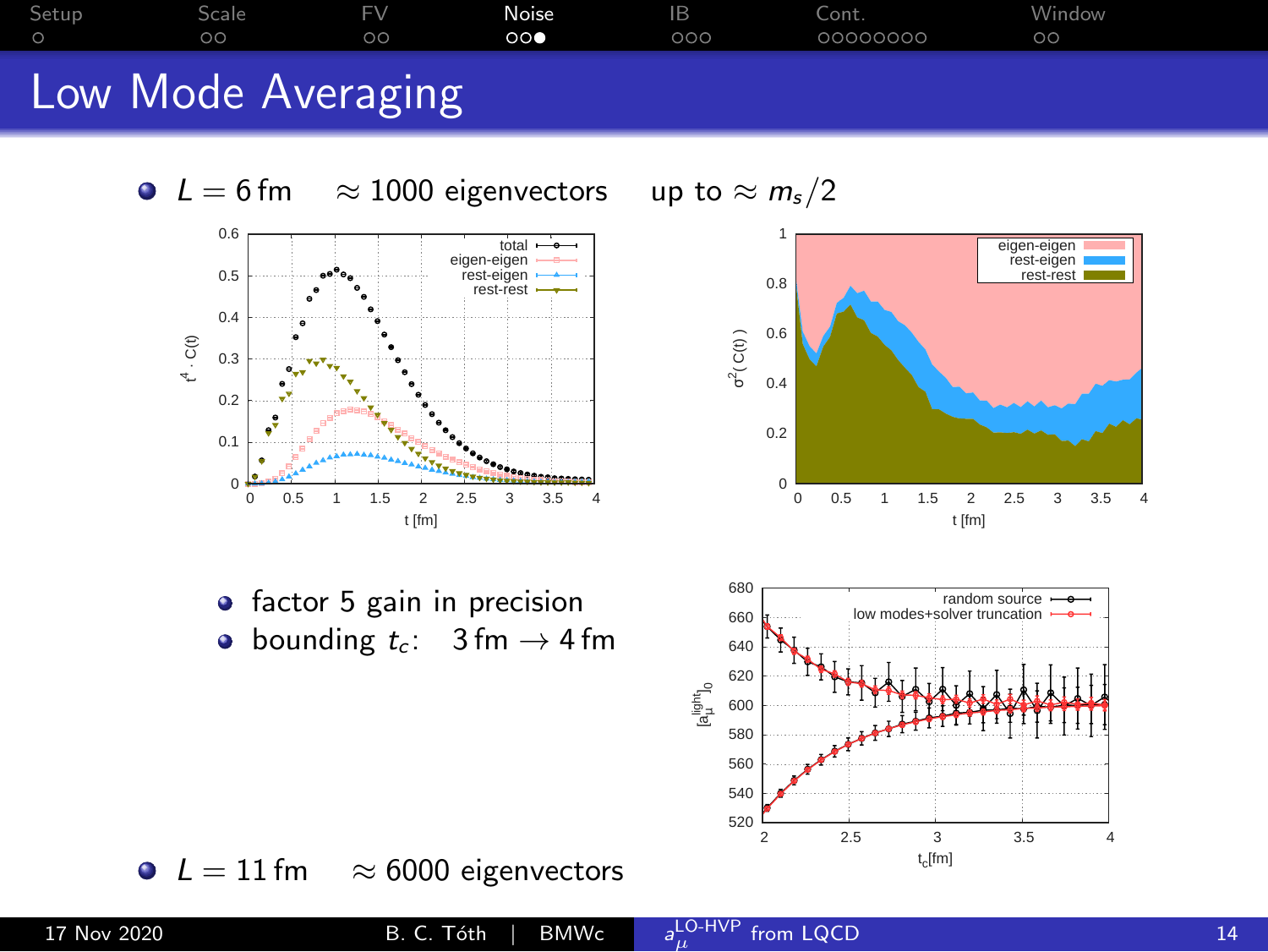<span id="page-14-0"></span>

| Setup | bcale   | F١      | Noise | IB  | Lont.    | Window    |
|-------|---------|---------|-------|-----|----------|-----------|
|       | $\circ$ | $\circ$ | DOO   | 000 | 00000000 | $\circ$ c |
|       |         |         |       |     |          |           |

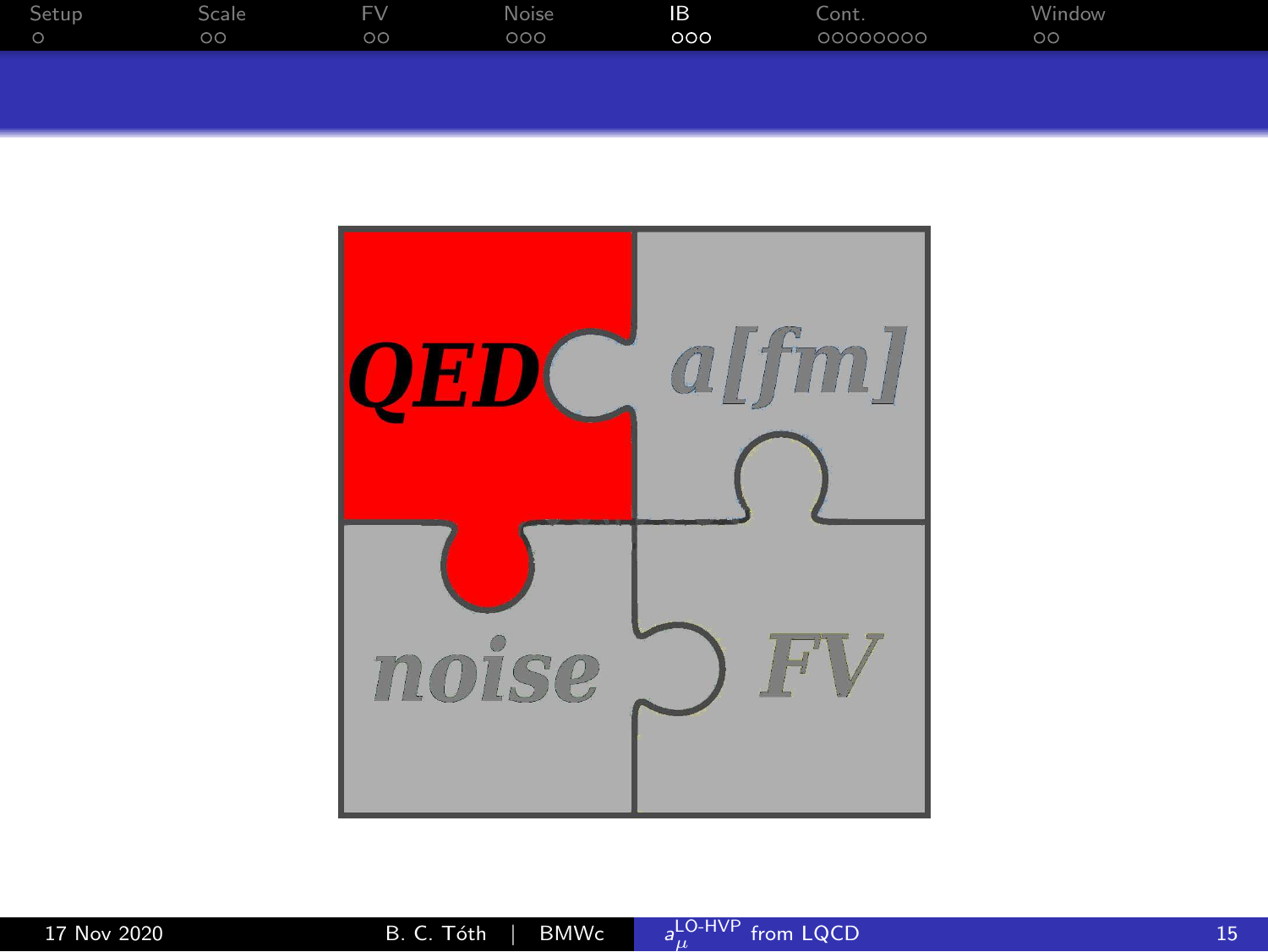# QCD+QED

● Rewrite dynamical QED as quenched QED expectation values

[Setup](#page-2-0) [Scale](#page-4-0) [FV](#page-7-0) [Noise](#page-10-0) **[IB](#page-14-0)** [Cont.](#page-18-0) [Window](#page-27-0)

$$
\left\langle \mathcal{O}\right\rangle_{\text{QCD+QED}}=\frac{\left\langle \left\langle \mathcal{O}(U,A)\frac{\det M(U,A)}{\det M(U,0)} \right\rangle_{A,\text{quenched}} \right\rangle_{U}}{\left\langle \left\langle \frac{\det M(U,A)}{\det M(U,0)} \right\rangle_{A,\text{quenched}} \right\rangle_{U}}
$$

Expansion up to  $\mathcal{O}(e^4, e^2 \delta m, \delta m^2)$  e<sub>v</sub>: valence charge, e<sub>s</sub>: sea charge

\n- \n
$$
\mathcal{O}(U, A) \approx \mathcal{O}_0(U) + \frac{\delta m}{m_l} \cdot \mathcal{O}'_m(U) + \mathbf{e}_v \cdot \mathcal{O}'_1(U, A) + \mathbf{e}_v^2 \cdot \mathcal{O}'_2(U, A)
$$
\n
\n- \n
$$
\mathcal{O}\left(\prod_{f=u,d,s,c} \frac{\det M^{(f)}[U, A]}{\det M^{(f)}[U, 0]} \right)^{1/4} \approx 1 + \mathbf{e}_s \cdot \frac{d_1(U, A)}{d_0(U)} + \mathbf{e}_s^2 \cdot \frac{d_2(U, A)}{d_0(U)}
$$
\n
\n- \n
$$
m_u = m_l - \frac{\delta m}{2}, \quad m_d = m_l + \frac{\delta m}{2} \quad \longrightarrow \quad \mathcal{O}(\delta m)
$$
 sea effect vanishes\n
\n

**•** Strategy:

- $\bullet$  Take isospin symmetric gluon configurations:  $U$
- Measure  $\mathcal{O}_0(U)$  and  $\mathcal{O}'_m(U)$
- For each gluon field, generate *quenched* photon fields: A
- Measure  $\mathcal{O}'_1(U,A)$ ,  $\mathcal{O}''_2(U,A)$ ,  $\frac{d_1(U,A)}{d_0(U)}$  and  $\frac{d_2(U,A)}{d_0(U)}$

[De Divitiis et.al. 2013] [Eichten et.al. 1997]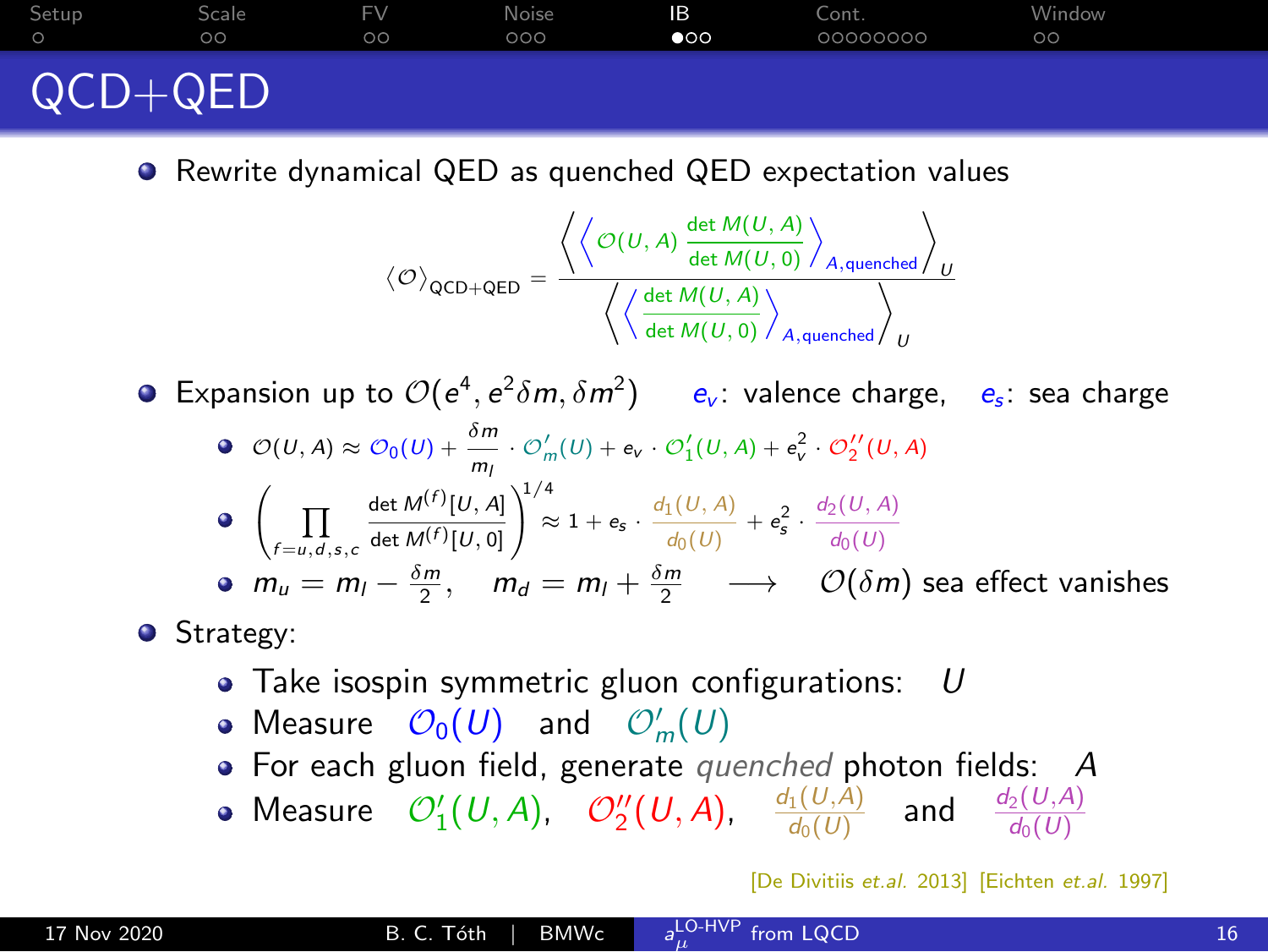

$$
\langle \mathcal{O} \rangle_{02}'' = \left\langle \left( \mathcal{O}_0(U) - \langle \mathcal{O}_0(U) \rangle_U \right) \cdot \left\langle \frac{d_2(U, A)}{d_0(U)} \right\rangle_{A, q} \right\rangle_U
$$

 $_{\mu}^{\text{LO-HVP}}$  [from LQCD](#page-0-0) 17 and 17 and 17 and 17 and 17 and 17 and 17 and 17 and 17 and 17 and 17 and 17 and 17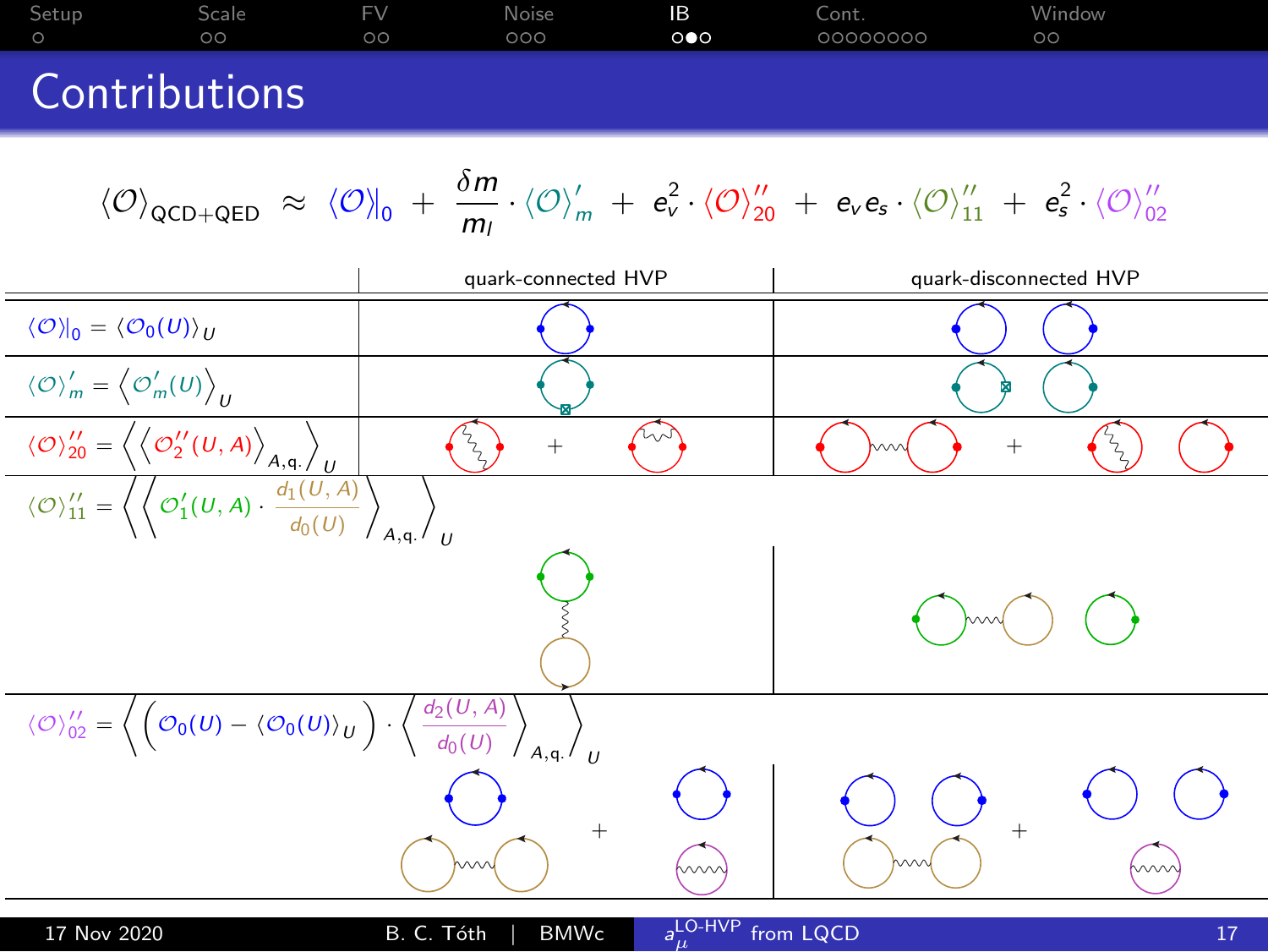| Setup | Scale<br>ΩO | <b>FV</b><br>ററ | Noise<br>000 | IB.<br>$\circ \bullet$ | Cont.<br>00000000 | Window<br>oc |  |
|-------|-------------|-----------------|--------------|------------------------|-------------------|--------------|--|
|       | Measurement |                 |              |                        |                   |              |  |

- $\mathcal{O}'_1(\mathit{U},\mathit{A})$  and  $\mathcal{O}''_2(\mathit{U},\mathit{A})$ : compute as finite differences
	- Measure  $\mathcal{O}(0)$ ,  $\mathcal{O}(\frac{1}{3}e_*)$ ,  $\mathcal{O}(-\frac{1}{3}e_*)$
- $\mathcal{O}'_m(U)$ 
	- light connected: as derivative
	- disconnected: as finite difference:  $\mathcal{O}(m_l, 0)$ ,  $\mathcal{O}(0.9 m_l, 0)$
	- $d_1(U, A)$  $\frac{d_0(U)}{d_0(U)}$  =
		- One photon field on each gluon configuration: same as in  $\mathcal{O}'_1(\mathcal{U},\mathcal{A})$
		- Exact trace on low-lying eigenspace
		- <sup>9</sup> 12000 random sources
		- Reduce UV noise by exact rewriting using HPE



- 2000 photon fields on each gluon configuration
- 12 random sources on each photon field
- Contact term is treated as  $d_1/d_0$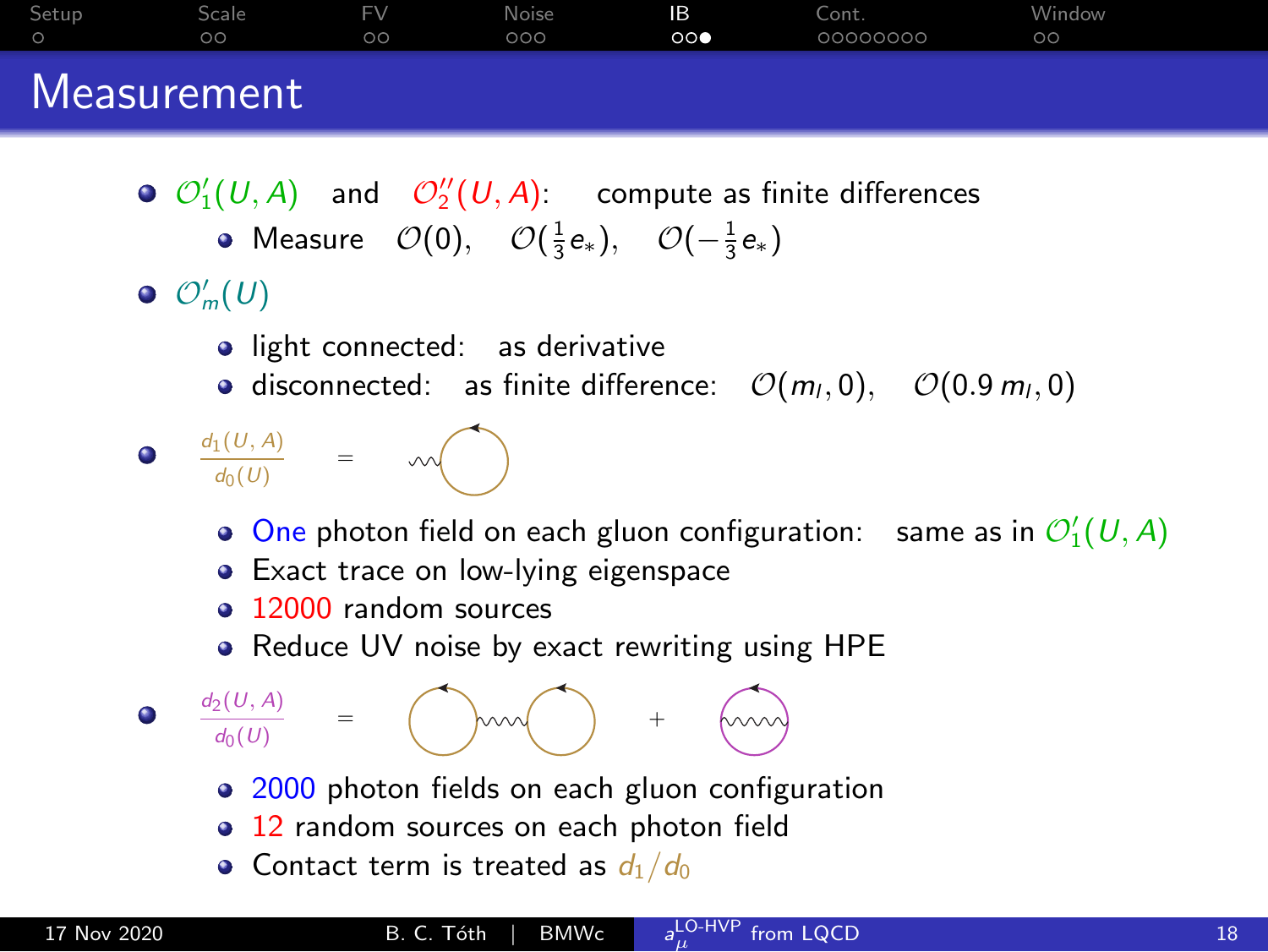<span id="page-18-0"></span>

| Setup | Scale   | <b>FV</b> | Noise | IB  | Cont.    | Window  |
|-------|---------|-----------|-------|-----|----------|---------|
|       | $\circ$ | $\circ$   | 000   | 000 | 00000000 | $\circ$ |
|       |         |           |       |     |          |         |

# Continuum limit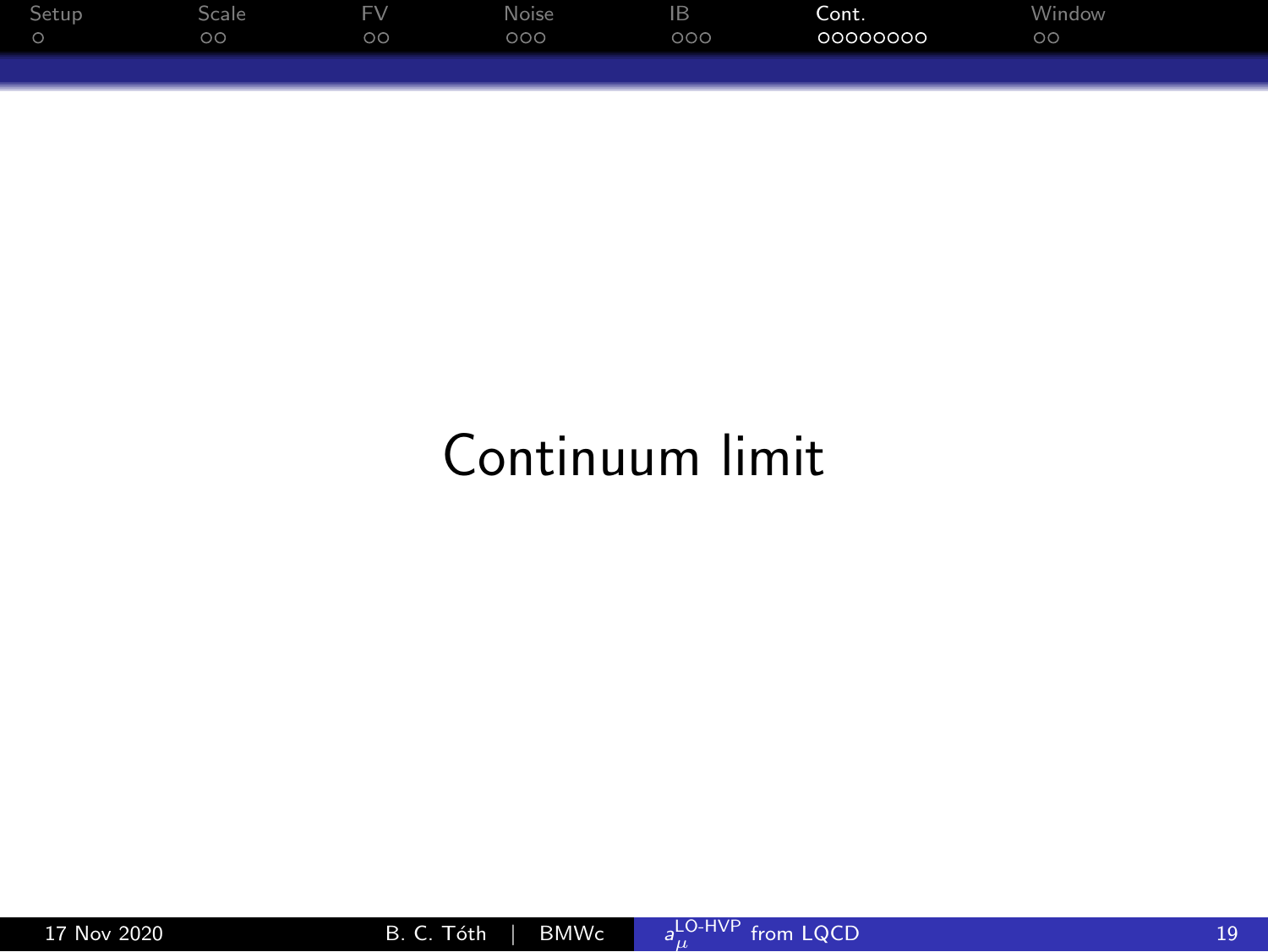## [Setup](#page-2-0) [Scale](#page-4-0) [FV](#page-7-0) [Noise](#page-10-0) [IB](#page-14-0) [Cont.](#page-18-0) [Window](#page-27-0) Taste improvement: how to describe cutoff effects

- **•** Leading cutoff effect in staggered: pion tower shrinking as  $a \rightarrow 0$ 
	- $a = 0.134$  fm:  $135 240 310 370 420$  MeV
	- $a = 0.064$  fm: 135  $145 155 165 175$  MeV
- **•** For rho meson this effect is far smaller (relatively)

Discretization effects are mostly taste effects, which are mass effects.

- $\bullet$  Let us look at the infrared region to describe the cutoff (=mass) effects, two independent methods
	- NNLO Staggered XPT [Lee, Sharpe, Van de Water, Bailey et.al.]
	- depends only on 1 LEC  $(l_6)$ 
		- and masses of pion tastes
	- <sup>2</sup> Staggered MLLGS
	- apply taste averaging on MLLGS

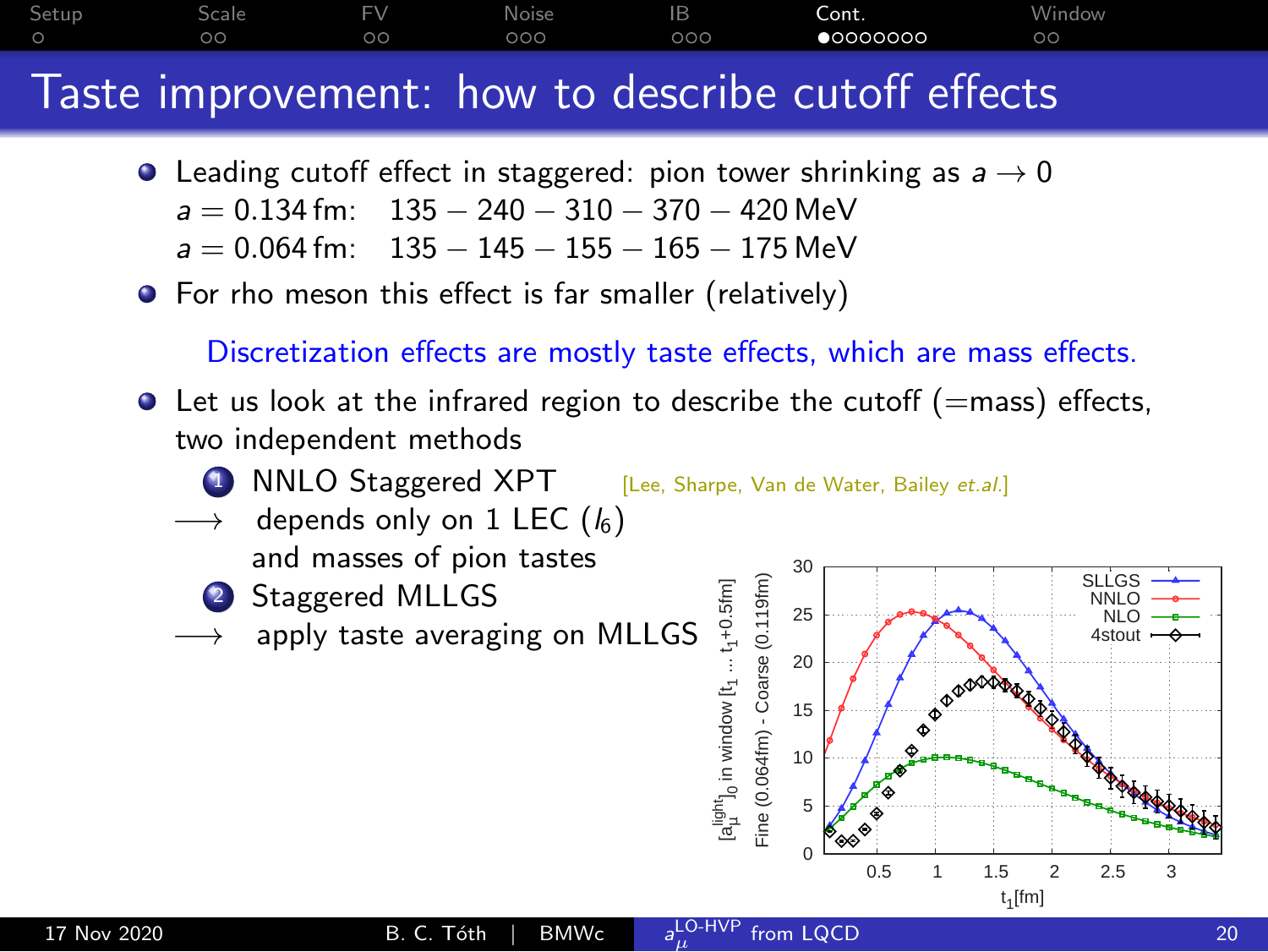## [Setup](#page-2-0) [Scale](#page-4-0) [FV](#page-7-0) [Noise](#page-10-0) [IB](#page-14-0) [Cont.](#page-18-0) [Window](#page-27-0) Taste improvement: long distance region

- $\bullet$  We are not dealing with the total value of  $a_{\mu}$  but just with the  $a_{\mu}$  in the long distance region (window 3).
- $\bullet$  We are not even dealing with the total value of  $a_{\mu}$  at long distances (window 3) but merely with its lattice spacing dependence  $=$  pion mass dependence.
- O One expects that this procedure describes most of the physics behind taste violation. This expectation is confirmed by our data.
- The remaining small effects are taken care of by a linear plus quadratic extrapolation in  $a^2$ .

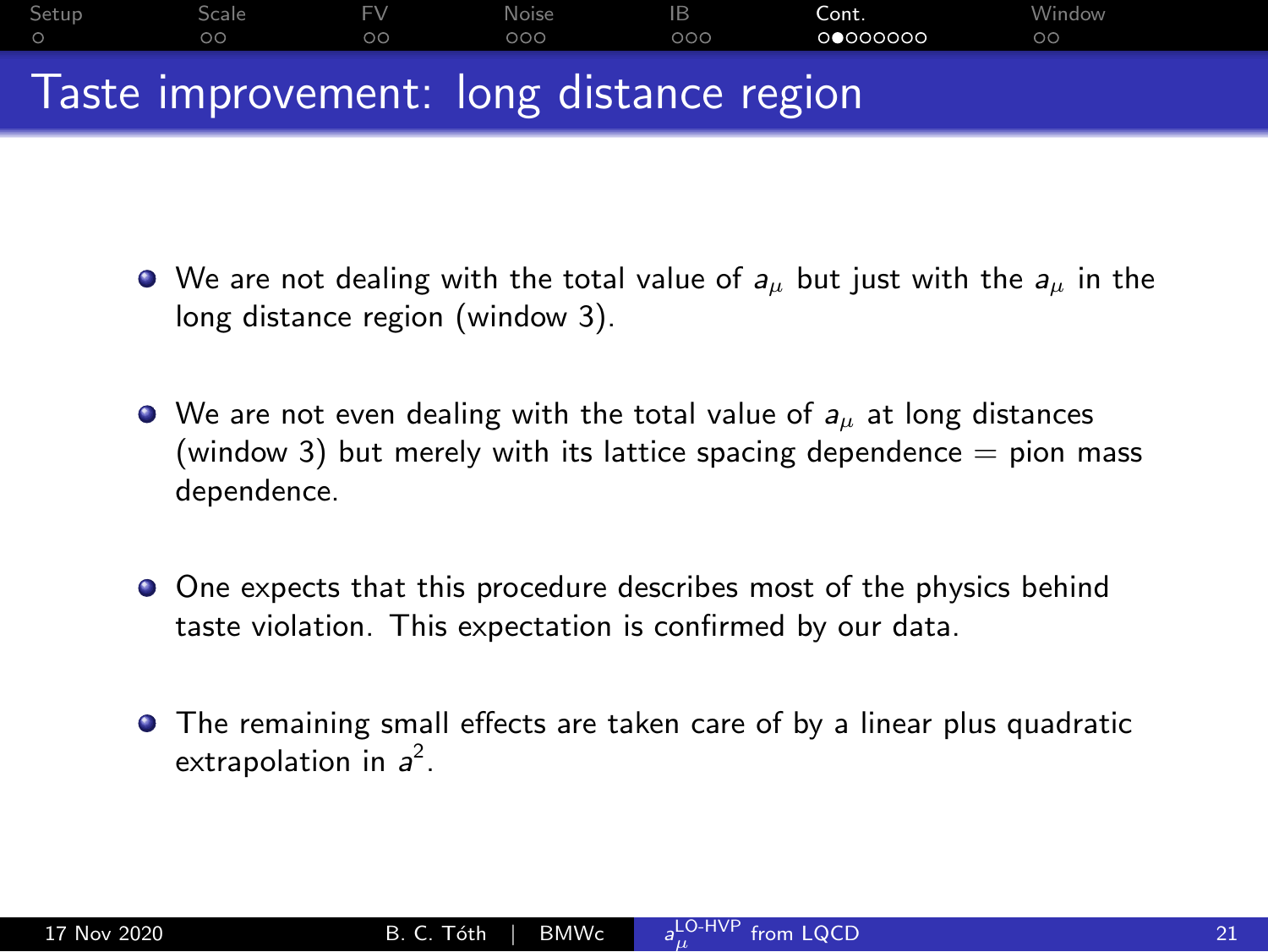## [Setup](#page-2-0) [Scale](#page-4-0) [FV](#page-7-0) [Noise](#page-10-0) [IB](#page-14-0) [Cont.](#page-18-0) [Window](#page-27-0) Global fit procedure

- **•** For full result: physical point is set via  $M_{\Omega}$ ,  $M_{K_{\chi}}^2 = \frac{1}{2} \left( M_{K_0}^2 + M_{K_+}^2 - M_{\pi_+}^2 \right)$ ,  $\Delta M_K^2$ ,  $M_{\pi}^2$ ← Type-I
- **•** For IB-decomposition: physical point is set via  $w_0$ ,  $M_{ss}^2$ ,  $\Delta M^2 = M_{dd}^2 - M_{uu}^2$ ,  $M_{\pi_\chi}^2 = \frac{1}{2} (M_{uu}^2 + M_{dd}^2)$ ← Type-II

**•** Expand observable around physical point

$$
Y = A + BX_I + CX_s + DX_{\delta m} + Ee_v^2 + Fe_v e_s + Ge_s^2
$$

One  $\chi^2$  fit for all components

 $[Y]_0 = [A + BX_t + CX_s]_0$  $[Y]_m' = [DX_{\delta m}]_m'$  $[Y]_{20}^{\prime\prime}=[A+BX_{1}+CX_{s}+DX_{\delta m}]_{20}^{\prime\prime}+[E]_{0}$  $[Y]_{11}' = [A + BX_I + CX_s + DX_{\delta m}]_{11}' + [F]_0$  $[Y]_{02}^{\prime\prime}=[A+BX_{1}+CX_{s}+DX_{\delta m}]_{02}^{\prime\prime}+ [G]_{0}$  $A = A_0 + A_2 a^2 + A_4 a^4$  $B = B_0 + B_2 a^2$  $C = C_0 + C_2 a^2$  $D = D_0 + D_2 a^2 + D_I X_I + D_s X_s$  $E = E_0 + E_2 a_2^2 + E_1 X_1 + E_5 X_5$  $F = F_0 + F_2 a^2$  $G = G_0 + G_2 a^2$ 

 $a_{\mu}^{\text{LO-HVP}}$ 

**•** Several thousand analyses, combined using histogram method

- $\bullet$  functional form
- **Q** cuts in lattice spacing
- **•** hadron mass fit ranges
- $\bullet$  taste improvement type
- window borders

۰ . . .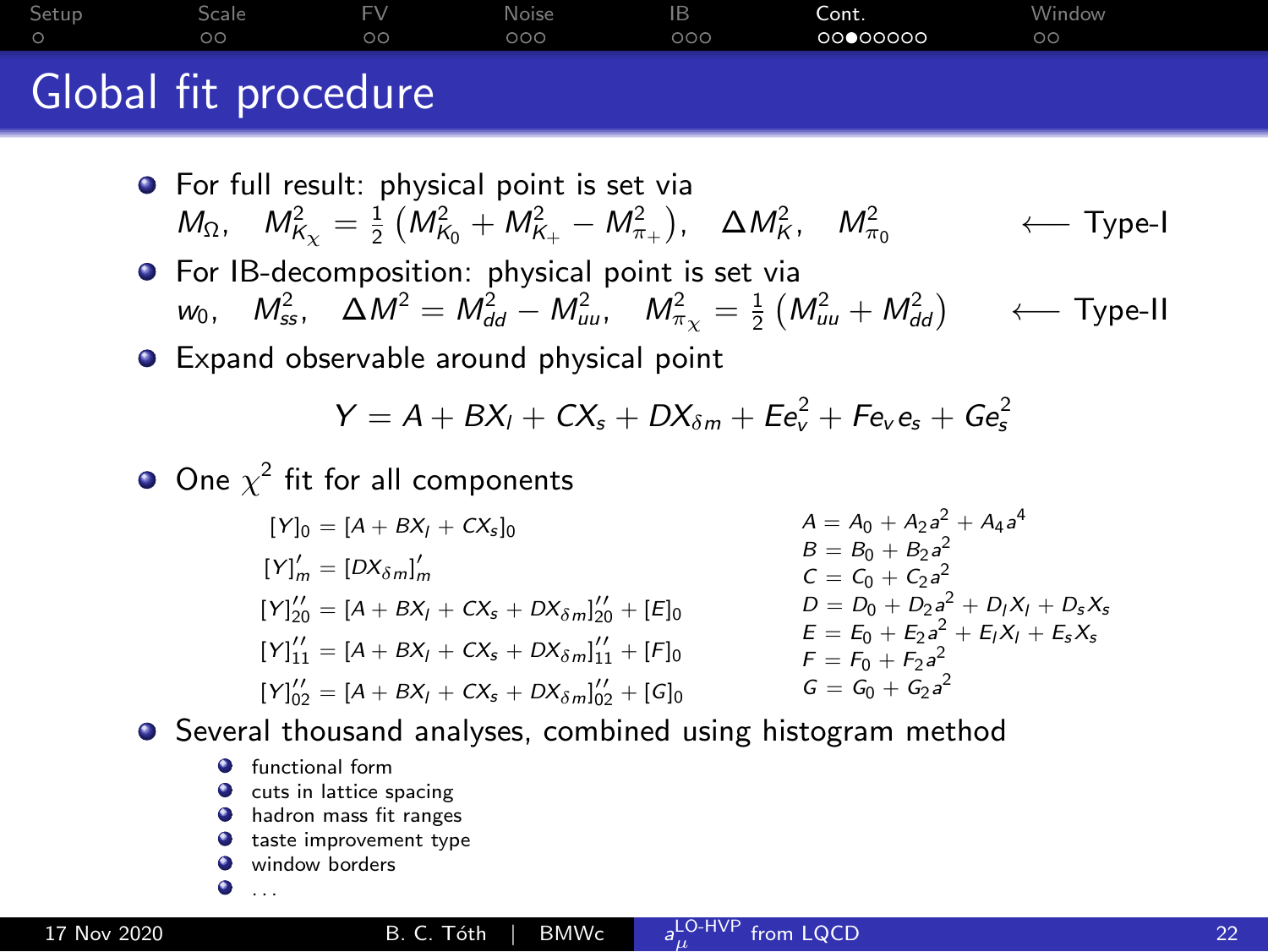



258048 fits

 $a_\mu^{\rm light}(L_{\rm ref},\,T_{\rm ref}) = 640.3(2.6)(3.6)[4.4]$ 

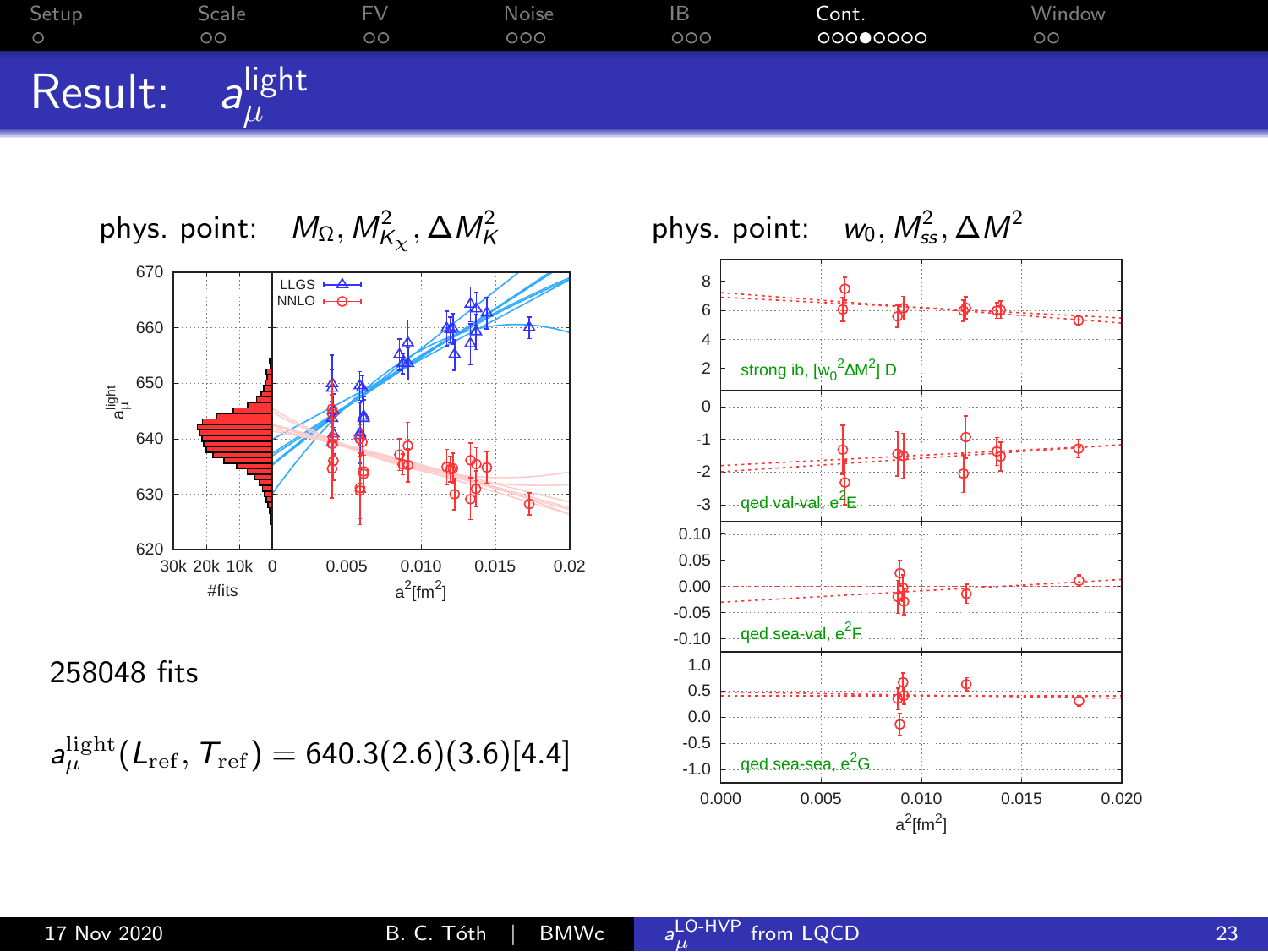



 $\bm{s}_{\mu}^{\mathrm{strange}}(L_{\mathrm{ref}},\, T_{\mathrm{ref}}) = 53.379(89)(67)[111]$ 

 $a^2$ [fm<sup>2</sup>]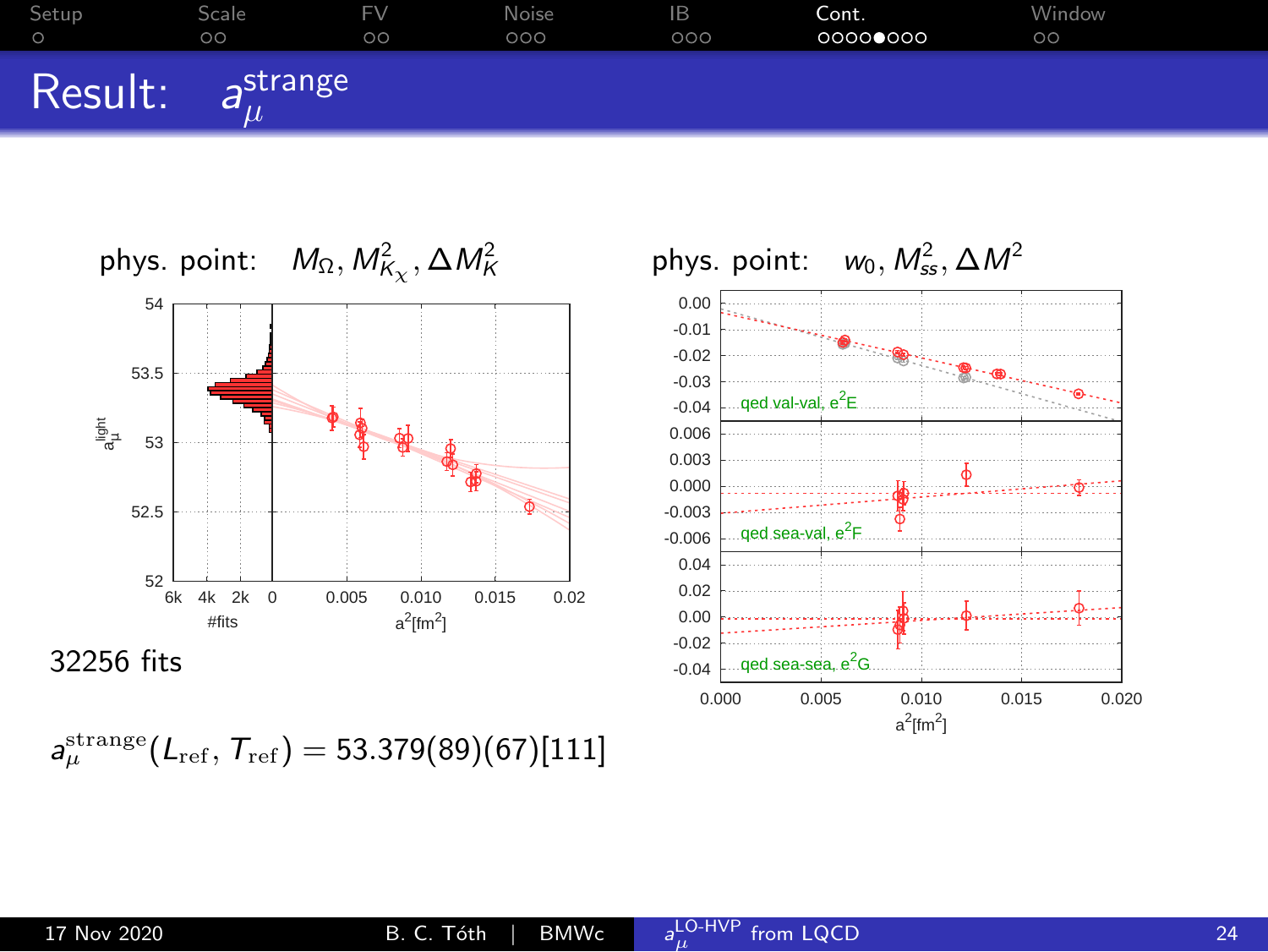



27648 fits

 $\bm{\mathsf{a}}^\mathrm{disc}_\mu(\mathcal{L}_\mathrm{ref},\, \mathcal{T}_\mathrm{ref}) = -18.37(1.15)(1.09)[1.58]$ 

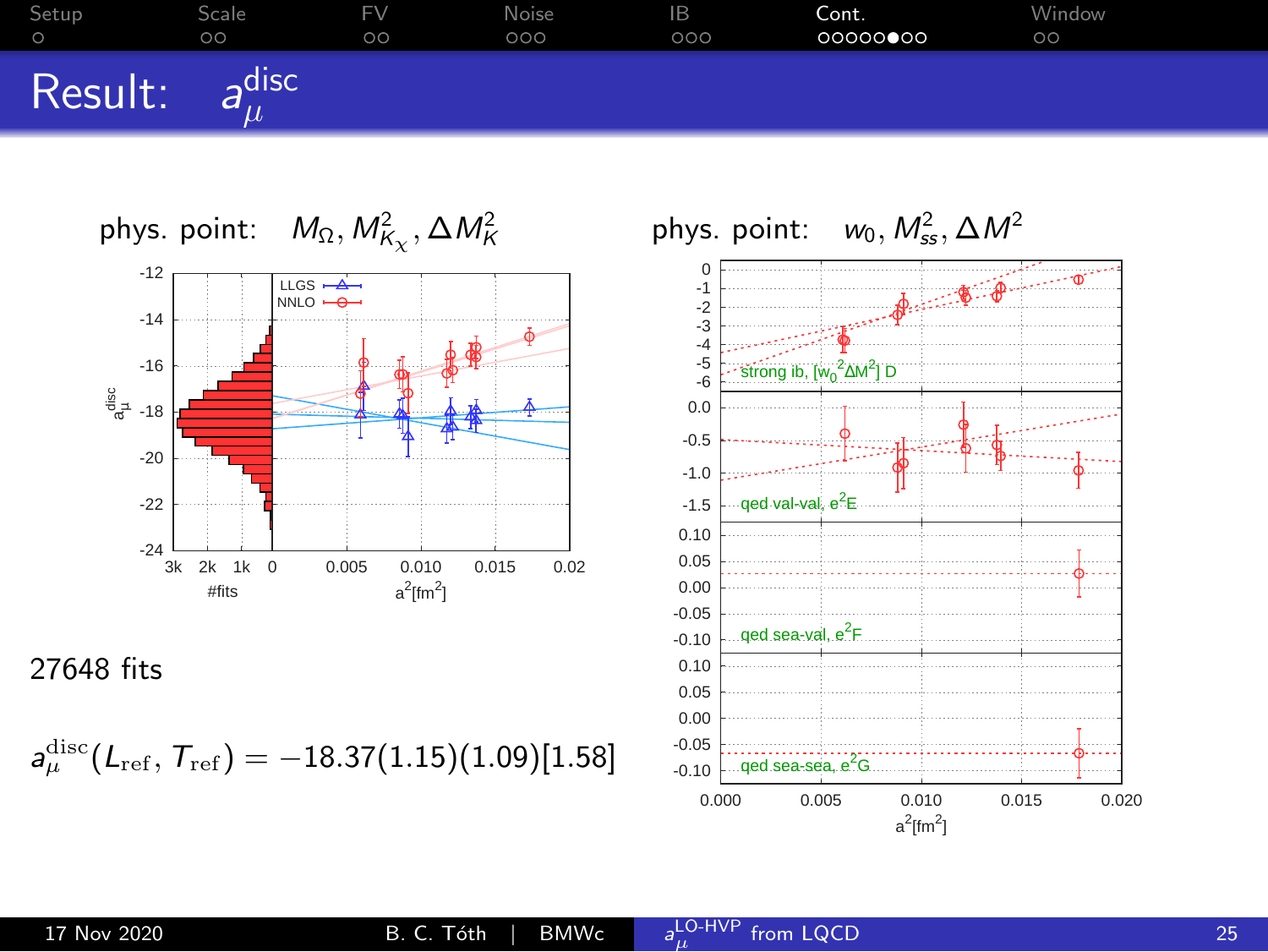| Setup         | Scale<br>ററ | FV<br>ററ | Noise<br>റററ | IB.<br>000 | Cont.<br>00000000 | Window<br>$\circ$ |  |
|---------------|-------------|----------|--------------|------------|-------------------|-------------------|--|
| Contributions |             |          |              |            |                   |                   |  |

#### $\bullet$  IB contributions

|        | $a^{\rm strange}_{\shortparallel} (L_{\rm ref},\, T_{\rm ref})$ | $a_{\mu}^{\rm light}(L_{\rm ref},T_{\rm ref})$ | $a_{\mu}^{\text{disc}}(L_{\text{ref}}, T_{\text{ref}})$ |
|--------|-----------------------------------------------------------------|------------------------------------------------|---------------------------------------------------------|
| total  | 53.379(89)(67)                                                  | 640.3(2.6)(3.6)                                | $-18.37(1.15)(1.09)$                                    |
| iso    | 53.393(89)(68)                                                  | 634.6(2.7)(3.7)                                | $-13.15(1.28)(1.29)$                                    |
| aed    | $-0.0136(86)(76)$                                               | $-0.92(34)(43)$                                | $-0.58(14)(10)$                                         |
| qed-vv | $-0.0086(42)(41)$                                               | $-1.28(40)(33)$                                | $-0.55(15)(11)$                                         |
| aed-sv | $-0.0014(11)(14)$                                               | $-0.0080(85)(98)$                              | 0.011(24)(14)                                           |
| ged-ss | $-0.0031(76)(69)$                                               | 0.42(20)(19)                                   | $-0.047(33)(23)$                                        |
| sib    |                                                                 | 6.59(63)(53)                                   | $-4.63(54)(69)$                                         |

#### • Other contributions

|                                                                                                                                        | 53.379(89)(67)       |                           |
|----------------------------------------------------------------------------------------------------------------------------------------|----------------------|---------------------------|
| strange, $a_{\mu}^{\text{strange}}(L_{\text{ref}}, T_{\text{ref}})$<br>light, $a_{\mu}^{\text{light}}(L_{\text{ref}}, T_{\text{ref}})$ | 640.3(2.6)(3.6)      |                           |
| disconnected, $a_{\mu}^{\rm disc}(L_{\rm ref},T_{\rm ref})$                                                                            | $-18.37(1.15)(1.09)$ |                           |
| finite-size, $a_{\mu}(\infty, \infty) - a_{\mu}(L_{\text{ref}}, T_{\text{ref}})$                                                       | 18.7(2.5)            |                           |
| charm iso, $[a_{\mu}^{\text{charm}}]_{\text{iso}}$                                                                                     | 14.6(0.0)(0.1)       | [Borsanyi et.al. 2017]    |
| charm qed, $[a_{\mu}^{\text{charm}}]_{\text{qed}}$                                                                                     | 0.0182(36)           | [Giusti et.al. 2019]      |
| charm effect on $a_{\mu}^{\rm disc}$                                                                                                   | ${}_{<0.1}$          | [Borsanyi et.al. 2017]    |
| bottom, $a_{\mu}^{\text{bottom}}$                                                                                                      | 0.271(37)            | [Colquhoun et.al. 2015]   |
| perturbative, $a_{\mu}^{\text{pert}}$                                                                                                  | 0.16                 | [Borsanyi et.al. 2017]    |
| one-photon-reducible subtraction, $-a_n^1{}^{\gamma}\text{R}$                                                                          | $-0.321(11)$         | [Chakraborty et.al. 2018] |

 $a_{\mu} = 708.7(2.8)(4.5)[5.3]$ 

 $\bullet$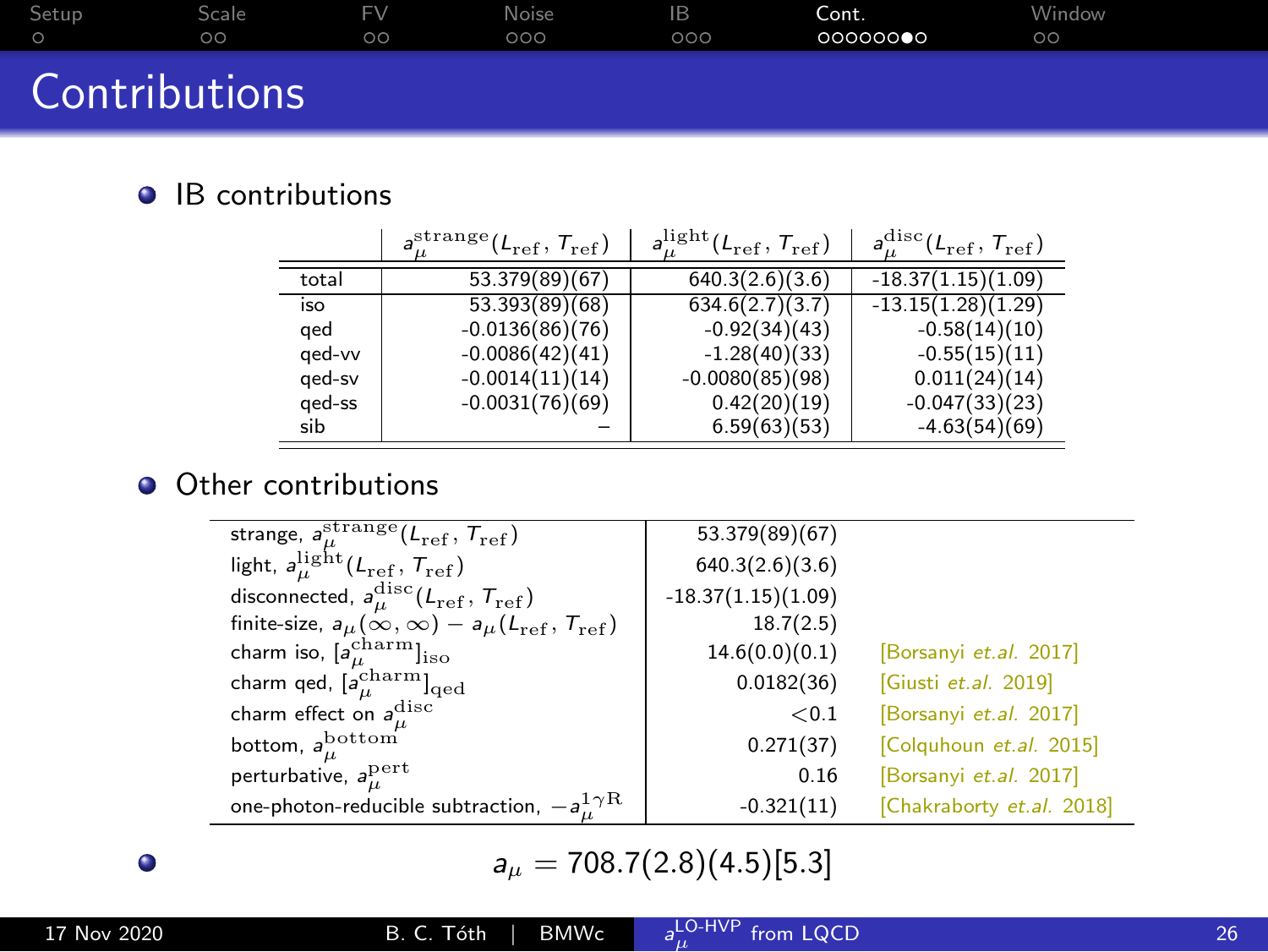|        | $\circ$ | $\circ$ | 000 | 000 | 00000000 | $\circ$ |  |
|--------|---------|---------|-----|-----|----------|---------|--|
| $\sim$ |         |         |     |     |          |         |  |

### Contributions

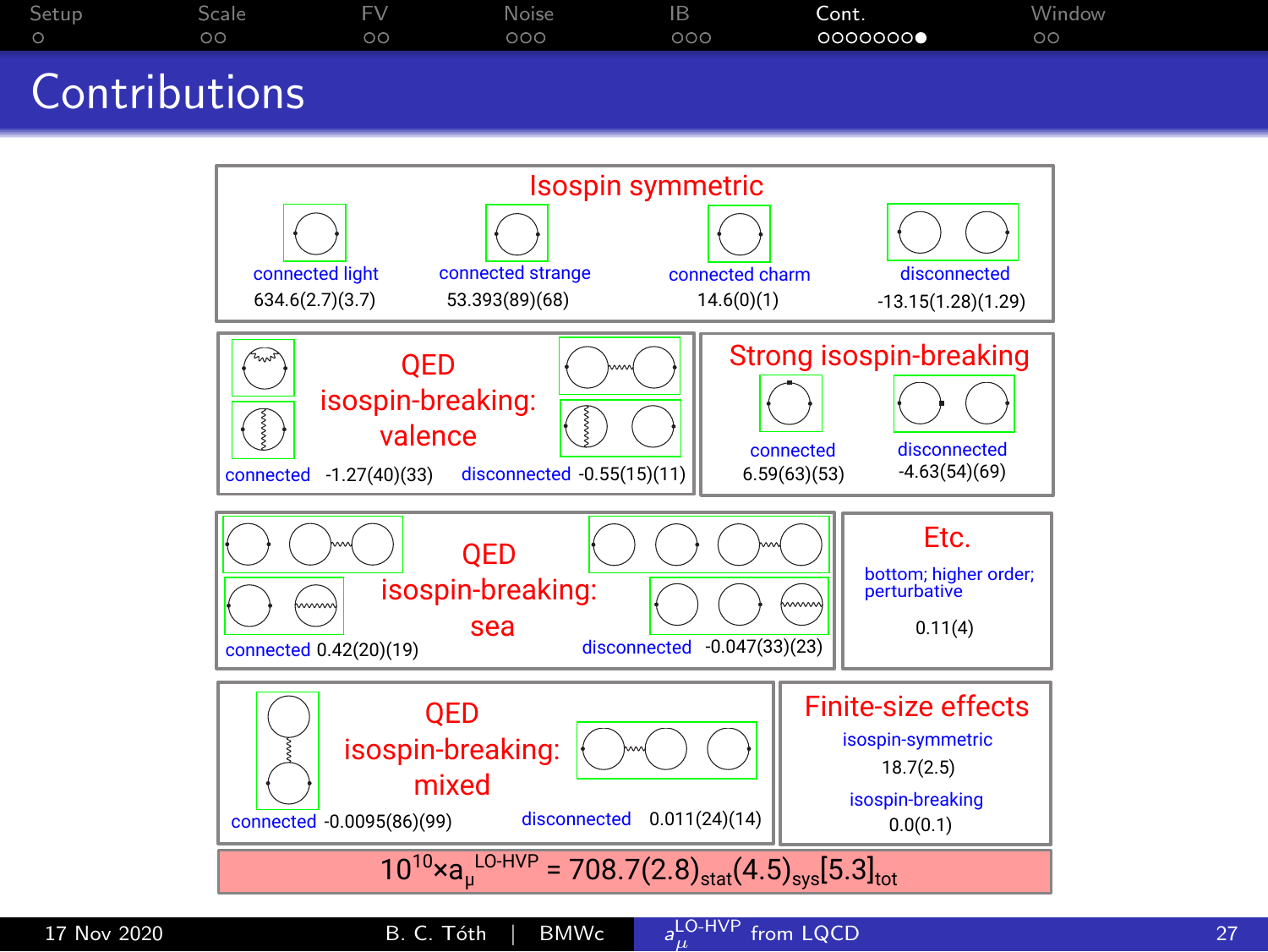<span id="page-27-0"></span>

| Setup | Scale   | Fν | Noise | IB   | Cont.    | Window   |
|-------|---------|----|-------|------|----------|----------|
|       | $\circ$ | oσ | 000   | DOO' | 00000000 | $\infty$ |
|       |         |    |       |      |          |          |

## Window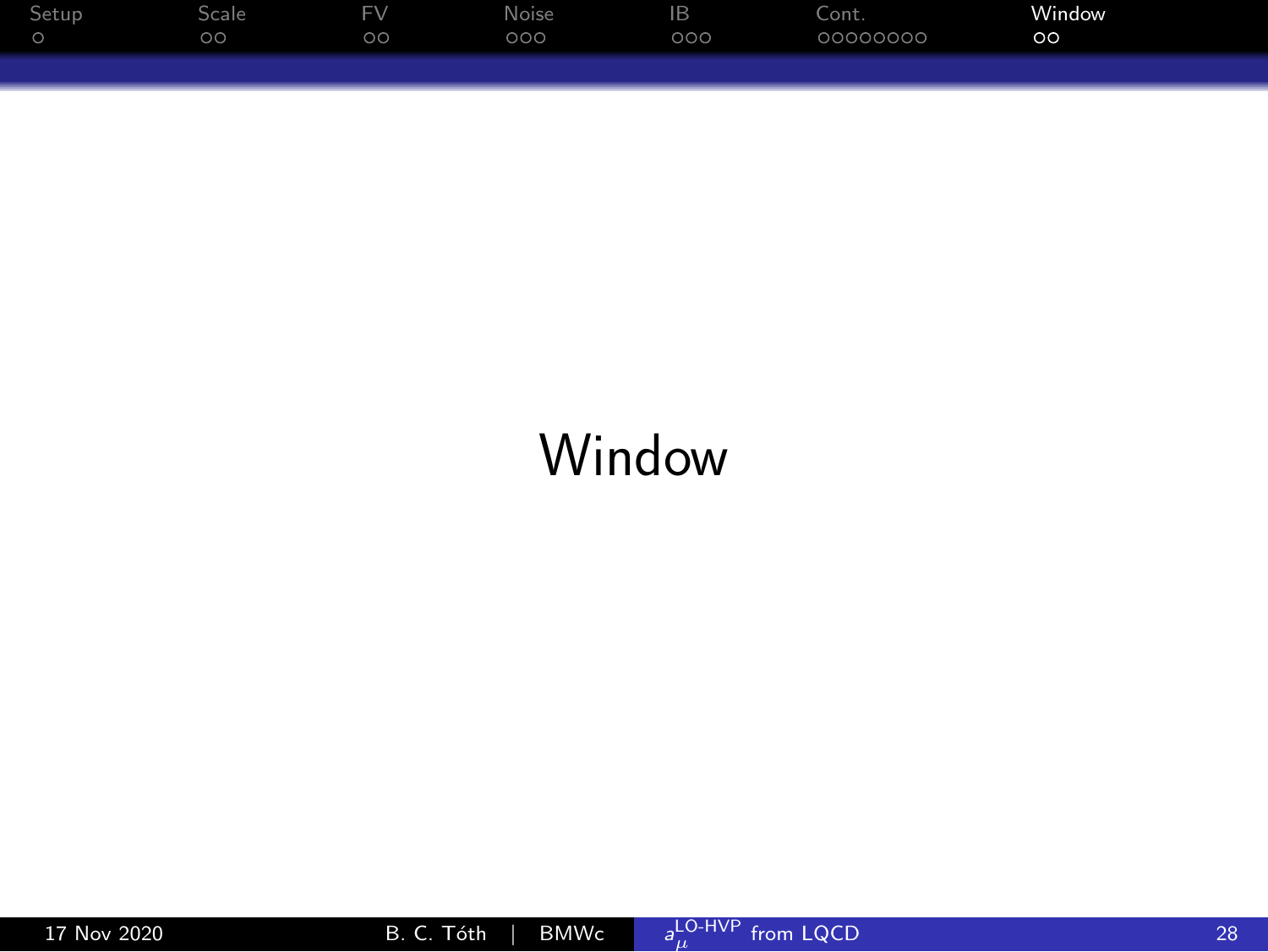

- **•** Restrict correlator to window between  $t_1 = 0.4$  fm and  $t_2 = 1.0$  fm
- $\bullet$  Less challenging than full  $a_{\mu}$



$$
[a_{\mu,\text{win}}^{\text{light}}]_{\text{iso}} = 206.7(0.2)(1.4)[1.4]
$$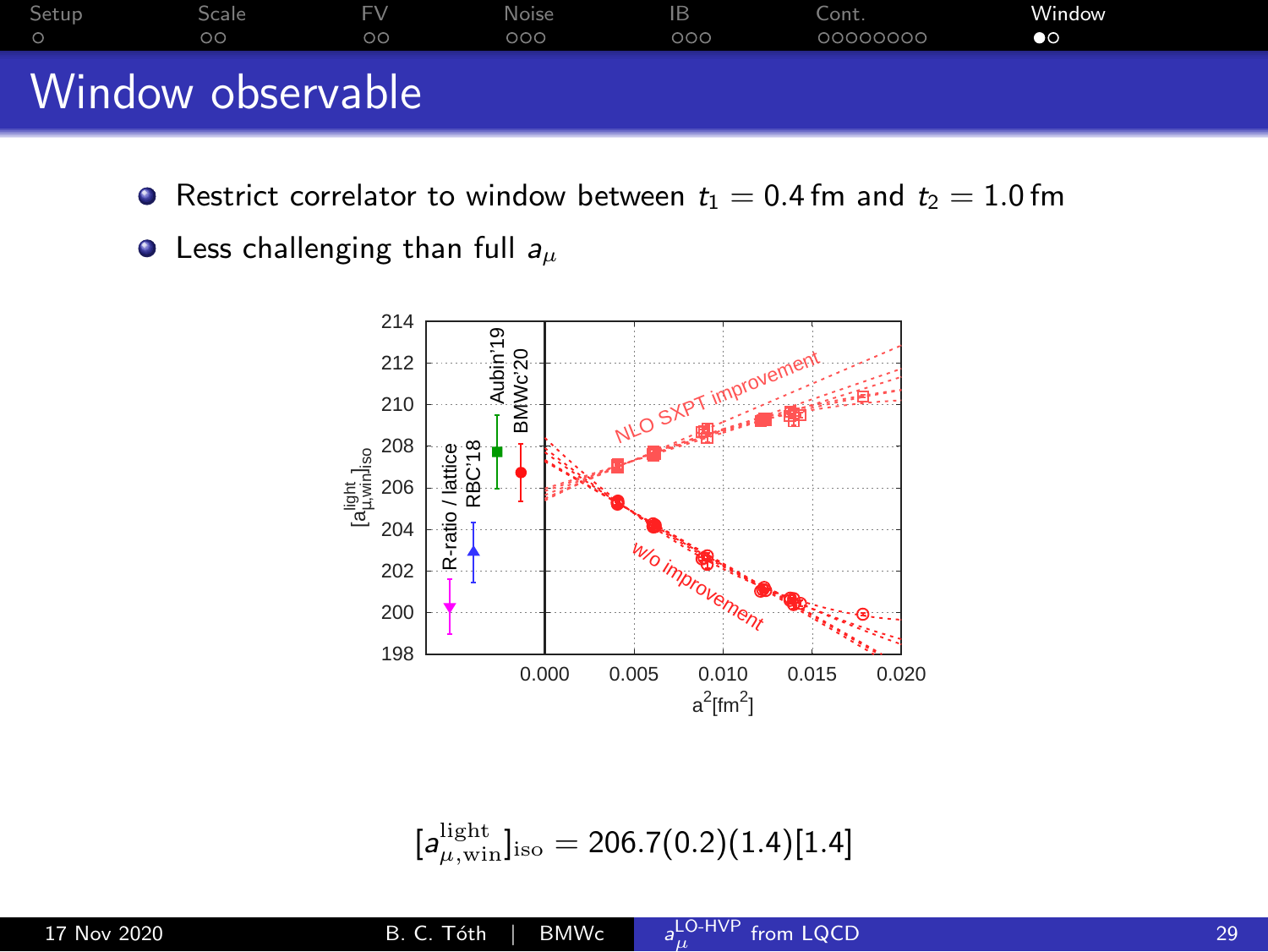| Setup | Scale              | FV. | <b>Noise</b> | 1В  | Cont.    | Window |
|-------|--------------------|-----|--------------|-----|----------|--------|
|       | ററ                 | ററ  | 000          | 000 | 00000000 | ЮO     |
|       | Overlap crosscheck |     |              |     |          |        |

- $L = 3 fm$
- · Valence: overlap
- Sea: 4stout staggered